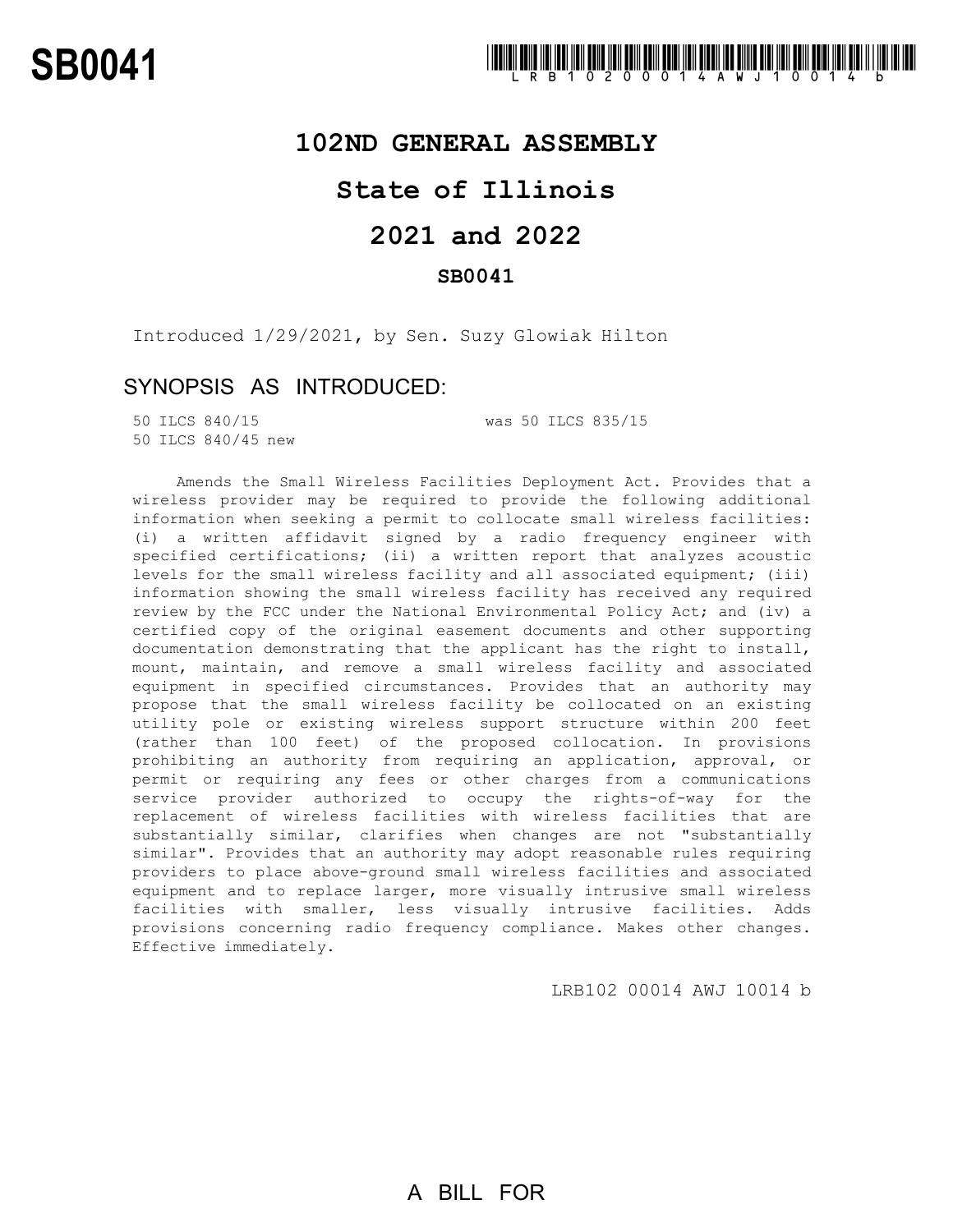AN ACT concerning local government. 1

#### **Be it enacted by the People of the State of Illinois, represented in the General Assembly:** 2 3

Section 5. The Small Wireless Facilities Deployment Act is amended by changing Section 15 and adding Section 45 as follows: 4 5 6

(50 ILCS 840/15) (was 50 ILCS 835/15) 7

(Section scheduled to be repealed on June 1, 2021) 8

Sec. 15. Regulation of small wireless facilities. 9

(a) This Section applies to activities of a wireless provider within or outside rights-of-way. 10 11

(b) Except as provided in this Section, an authority may not prohibit, regulate, or charge for the collocation of small wireless facilities. 12 13 14

(c) Small wireless facilities shall be classified as permitted uses and subject to administrative review in conformance with this Act, except as provided in paragraph (5) of subsection (d) of this Section regarding height exceptions or variances, but not subject to zoning review or approval if they are collocated (i) in rights-of-way in any zone, or (ii) outside rights-of-way in property zoned exclusively for commercial or industrial use. 15 16 17 18 19 20 21 22

23

(d) An authority may require an applicant to obtain one or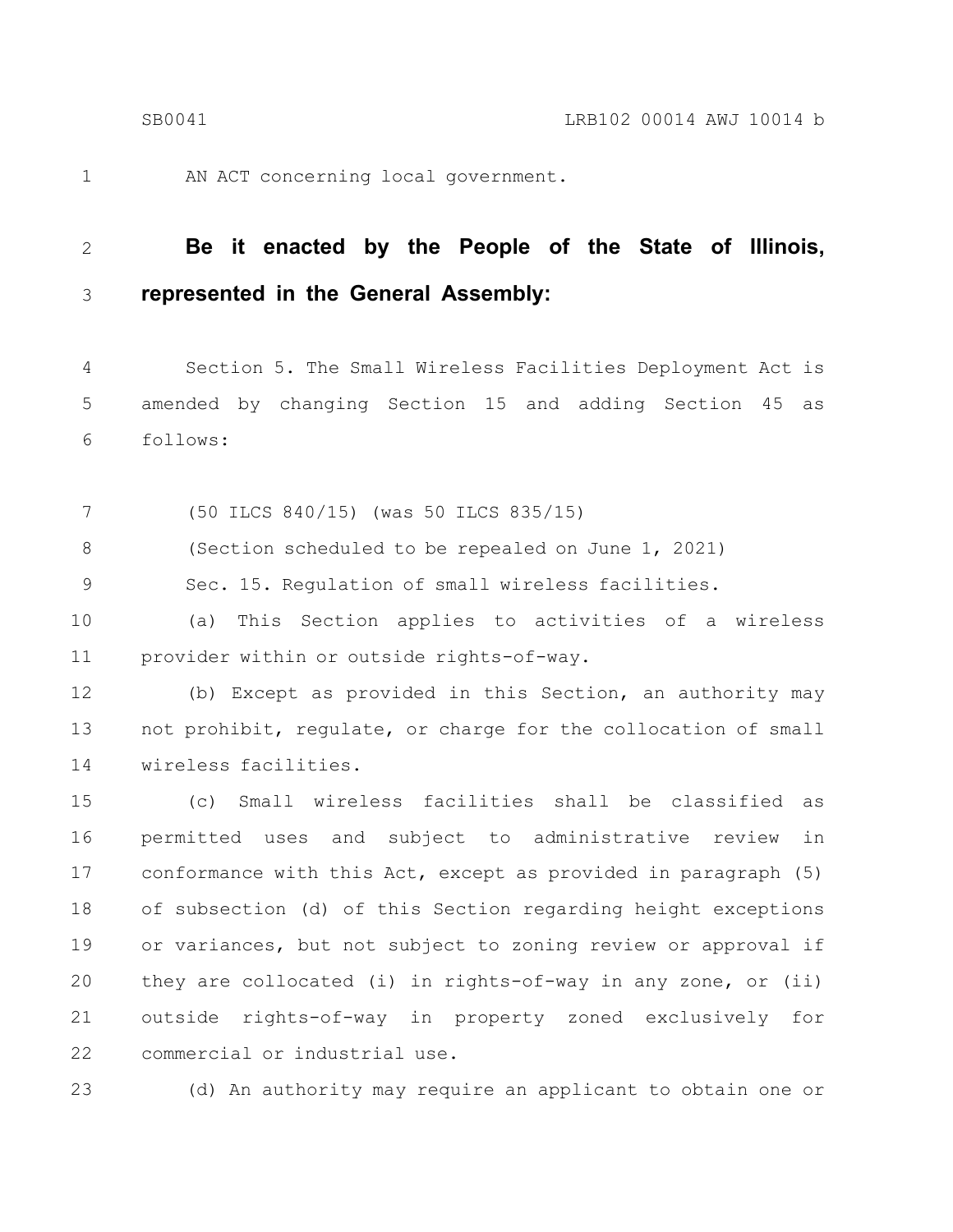more permits to collocate a small wireless facility. An authority shall receive applications for, process, and issue permits subject to the following requirements: 1 2 3

(1) An authority may not directly or indirectly require an applicant to perform services unrelated to the collocation for which approval is sought, such as in-kind contributions to the authority, including reserving fiber, conduit, or utility pole space for the authority on the wireless provider's utility pole. An authority may reserve space on authority utility poles for future public safety uses or for the authority's electric utility uses, but a reservation of space may not preclude the collocation of a small wireless facility unless the authority reasonably determines that the authority utility pole cannot accommodate both uses. 4 5 6 7 8 9 10 11 12 13 14 15

(2) An applicant shall not be required to provide more information to obtain a permit than the authority requires of a communications service provider that is not a wireless provider that requests to attach facilities to a structure; however, a wireless provider may be required to provide the following information when seeking a permit to collocate small wireless facilities on a utility pole or wireless support structure: 16 17 18 19 20 21 22 23

(A) site specific structural integrity and, for an authority utility pole, make-ready analysis prepared by a structural engineer, as that term is defined in 24 25 26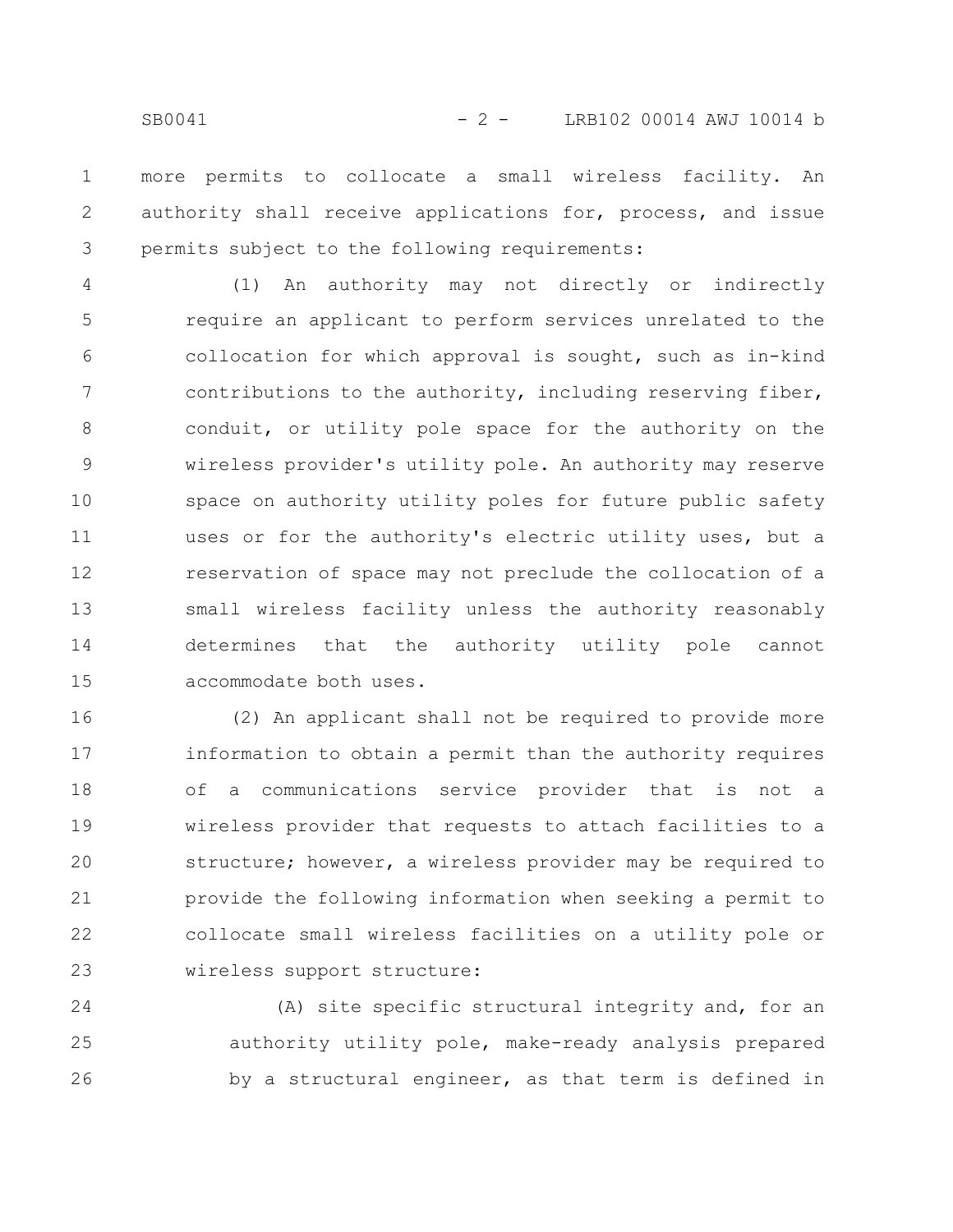### SB0041 - 3 - LRB102 00014 AWJ 10014 b

Section 4 of the Structural Engineering Practice Act of 1989; 1 2

(B) the location where each proposed small wireless facility or utility pole would be installed and photographs of the location and its immediate surroundings depicting the utility poles or structures on which each proposed small wireless facility would be mounted or location where utility poles or structures would be installed; 3 4 5 6 7 8 9

(C) specifications and drawings prepared by a structural engineer, as that term is defined in Section 4 of the Structural Engineering Practice Act of 1989, for each proposed small wireless facility covered by the application as it is proposed to be installed; 10 11 12 13 14 15

(D) the equipment type and model numbers for the antennas and all other wireless equipment associated with the small wireless facility; 16 17 18

(E) a proposed schedule for the installation and completion of each small wireless facility covered by the application, if approved; and 19 20 21

(F) certification that the collocation complies with paragraph (6) to the best of the applicant's knowledge;-22 23 24

(G) a written affidavit signed by a radio frequency engineer certifying: (i) the small wireless 25 26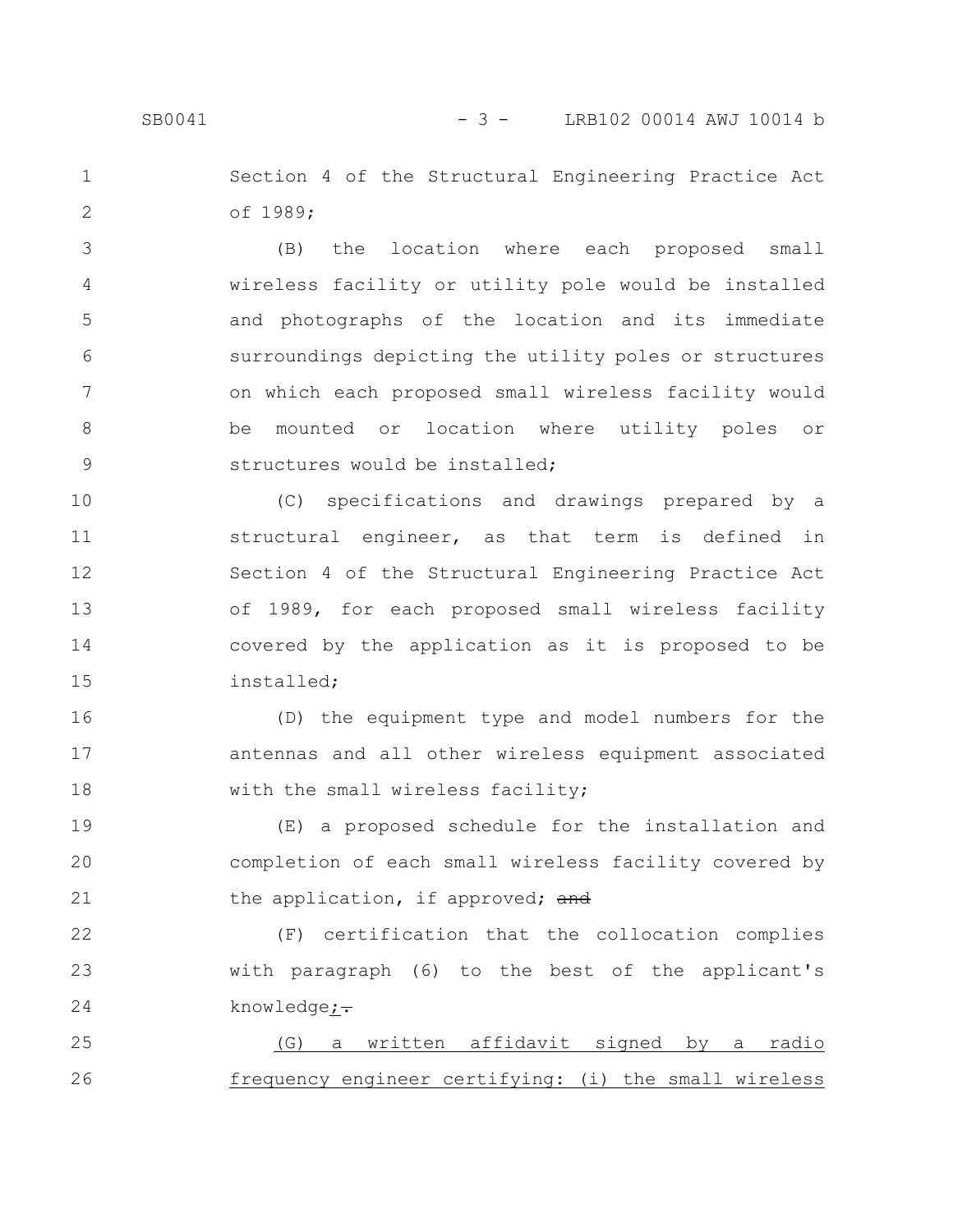| $\mathbf{1}$   | facility's compliance with applicable FCC rules and    |
|----------------|--------------------------------------------------------|
| $\overline{2}$ | regulations relative to radio frequency emissions;     |
| 3              | (ii) technical data, such as the frequencies in use,   |
| $\overline{4}$ | power output levels and antenna specifications,        |
| 5              | reasonably necessary to evaluate compliance with       |
| 6              | maximum permissible exposure levels set by the FCC;    |
| 7              | and (iii) a monitoring plan for the applicant's        |
| $8\,$          | facility capable of tracking and recording the daily   |
| $\mathsf 9$    | amounts or levels of radio frequency emissions         |
| 10             | produced by the equipment in order to verify on an     |
| 11             | ongoing basis that the small wireless facility will    |
| 12             | not exceed applicable FCC radio frequency emissions.   |
| 13             | An authority may, in addition, require a baseline test |
| 14             | by a wireless provider, at the wireless provider's     |
| 15             | sole cost and expense, of the radio frequency          |
| 16             | emissions of a small wireless facility at the time of  |
| 17             | initial activation, with the results to be provided to |
| 18             | the authority;                                         |
| 19             | (H) a written report that analyzes acoustic levels     |
| 20             | the small wireless facility and all associated<br>for  |
| 21             | equipment including, without limitation, all           |
| 22             | environmental control units, sump pumps, temporary     |
| 23             | backup power generators, and permanent backup power    |
| 24             | generators in order to demonstrate compliance with     |
| 25             | applicable authority noise regulations. The acoustic   |
| 26             | analysis must be prepared and certified by an engineer |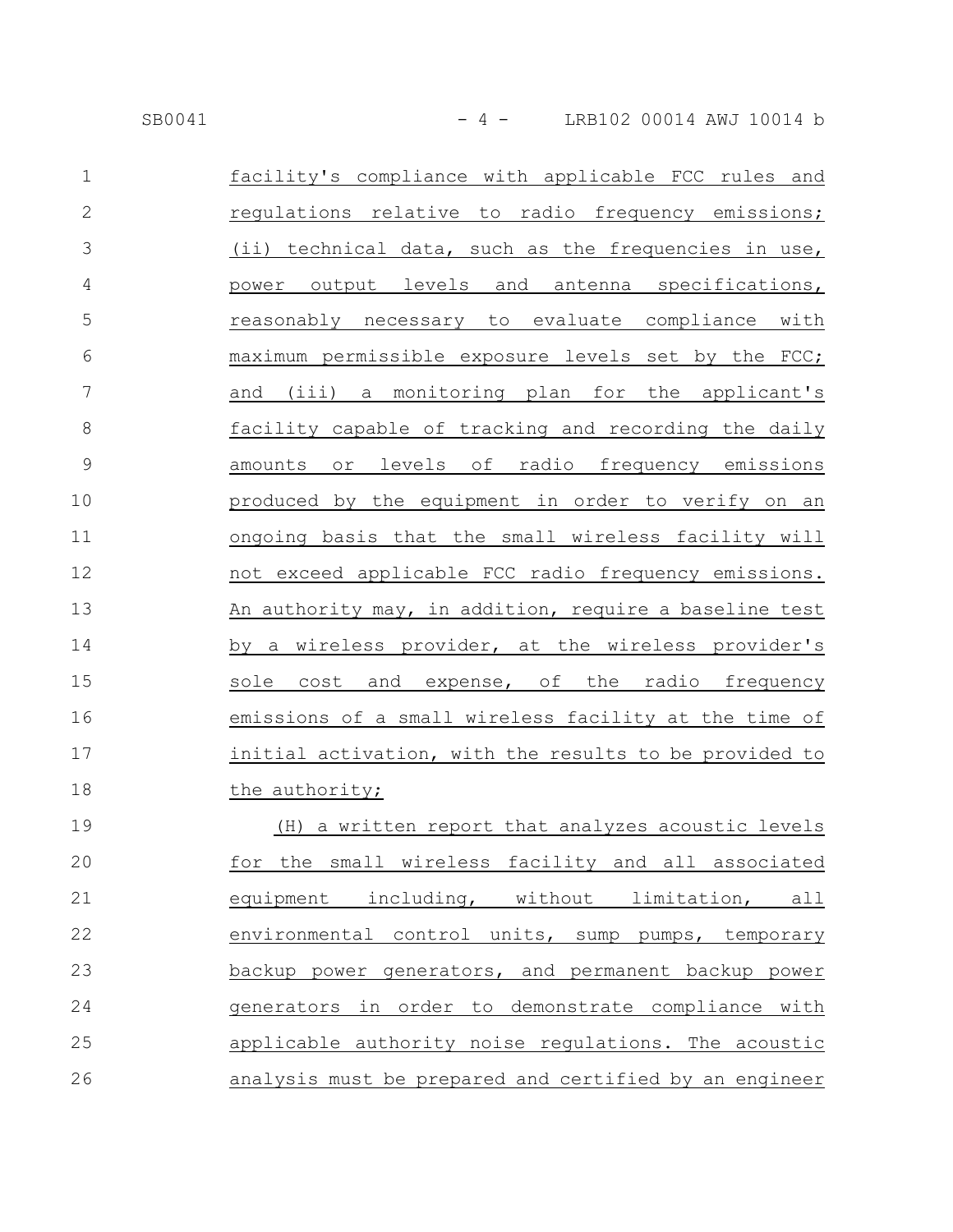| $\mathbf{1}$   | include an analysis of the manufacturers'<br>and        |
|----------------|---------------------------------------------------------|
| $\overline{2}$ | specifications for all noise-emitting equipment and a   |
| 3              | depiction of the proposed equipment relative to all     |
| 4              | adjacent property lines. In lieu of a written report,   |
| 5              | the applicant may submit evidence from the equipment    |
| 6              | manufacturer that the ambient noise emitted from all    |
| 7              | the proposed equipment will not, both individually and  |
| 8              | cumulatively, exceed the applicable limits;             |
| 9              | information showing the small wireless<br>$(\top)$      |
| 10             | facility has received any required review, such as an   |
| 11             | environmental assessment and review, by the FCC under   |
| 12             | the National Environmental Policy Act or is exempt      |
| 13             | from such requirements. If the applicant claims the     |
| 14             | small wireless facility is exempt, it must state the    |
| 15             | basis for the exemption and provide proof, including    |
| 16             | supporting documents that establish that the facility   |
| 17             | meets such exemption; and                               |
| 18             | where installation is proposed<br>(J)<br>in<br>$\Delta$ |
| 19             | right-of-way that consists of a easement dedicated for  |
| 20             | compatible use, a certified copy of the original        |

easement documents, and other supporting documentation demonstrating that the applicant has the right to install, mount, maintain, and remove a small wireless facility and associated equipment in or on the easement for the length of the permit. If the applicant is claiming access to the easement as an 21 22 23 24 25 26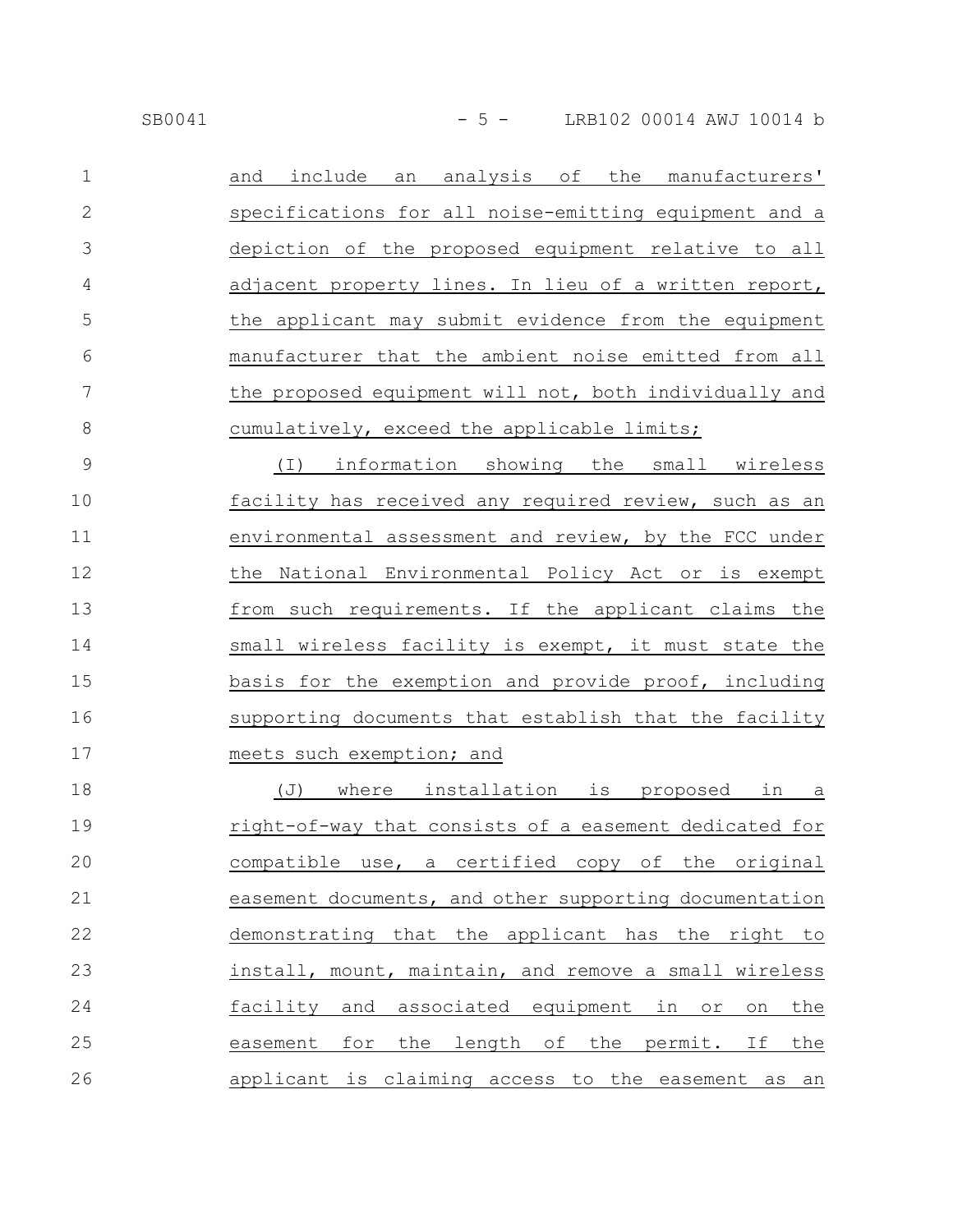SB0041 - 6 - LRB102 00014 AWJ 10014 b

assignee or successor in interest, the applicant shall, in addition, provide documents demonstrating that its assigned or successor rights in the easement are sufficient to allow it to install, mount, maintain, and remove the small wireless facility and associated equipment for the length of the permit. 1 2 3 4 5 6

(3) Subject to paragraph (6), an authority may not require the placement of small wireless facilities on any specific utility pole, or category of utility poles, or require multiple antenna systems on a single utility pole; however, with respect to an application for the collocation of a small wireless facility associated with a new utility pole, an authority may propose that the small wireless facility be collocated on an existing utility pole or existing wireless support structure within 200 100 feet of the proposed collocation, which the applicant shall accept if it has the right to use the alternate structure on reasonable terms and conditions and the alternate location and structure does not impose technical limits or additional material costs as determined by the applicant. The authority may require the applicant to provide a written certification describing the property rights, technical limits or material cost reasons the alternate location does not satisfy the criteria in this paragraph (3). 7 8 9 10 11 12 13 14 15 16 17 18 19 20 21 22 23 24 25

26

(4) Subject to paragraph (6), an authority may not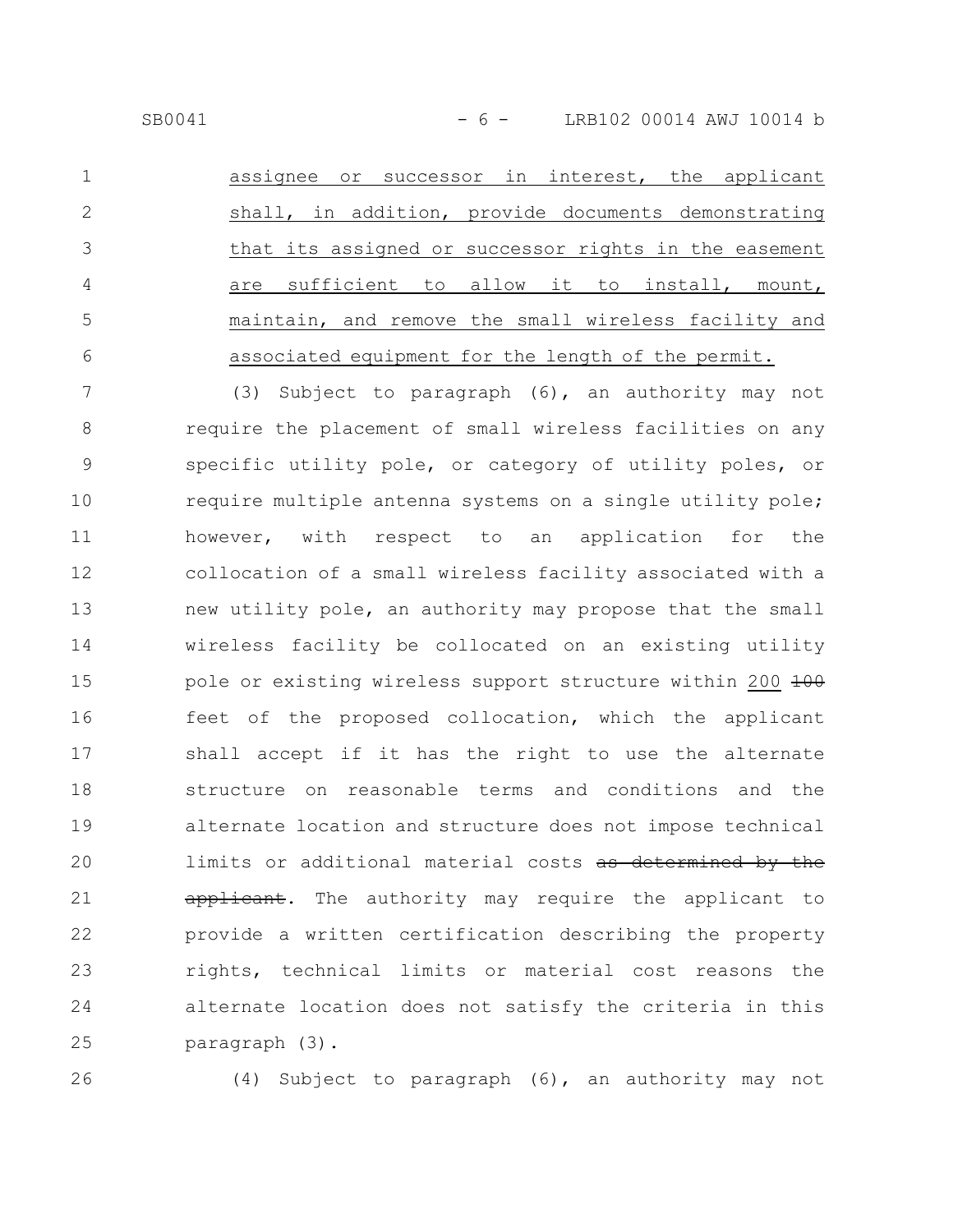1 2 3

limit the placement of small wireless facilities mounted on a utility pole or a wireless support structure by minimum horizontal separation distances.

(5) An authority may limit the maximum height of a small wireless facility to 10 feet above the utility pole or wireless support structure on which the small wireless facility is collocated. Subject to any applicable waiver, zoning, or other process that addresses wireless provider requests for an exception or variance and does not prohibit granting of such exceptions or variances, the authority may limit the height of new or replacement utility poles or wireless support structures on which small wireless facilities are collocated to the higher of: (i) 10 feet in height above the tallest existing utility pole, other than a utility pole supporting only wireless facilities, that is in place on the date the application is submitted to the authority, that is located within 300 feet of the new or replacement utility pole or wireless support structure and that is in the same right-of-way within the jurisdictional boundary of the authority, provided the authority may designate which intersecting right-of-way within 300 feet of the proposed utility pole or wireless support structures shall control the height limitation for such facility; or (ii) 45 feet above ground level. 4 5 6 7 8 9 10 11 12 13 14 15 16 17 18 19 20 21 22 23 24 25

26

(6) An authority may require that: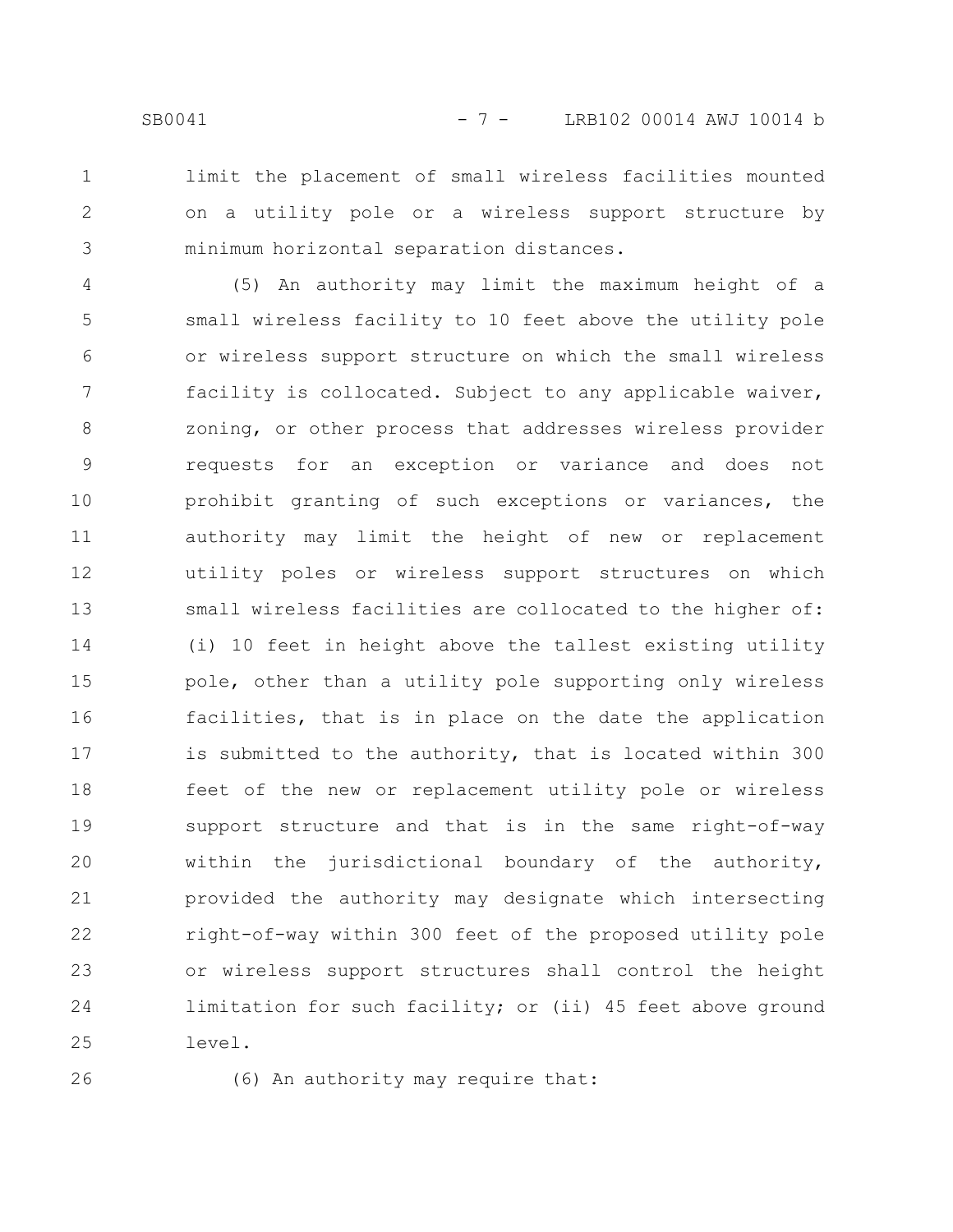SB0041 - 8 - LRB102 00014 AWJ 10014 b

(A) the wireless provider's operation of the small wireless facilities does not interfere with the frequencies used by a public safety agency for public safety communications; a wireless provider shall install small wireless facilities of the type and frequency that will not cause unacceptable interference with a public safety agency's communications equipment; unacceptable interference will be determined by and measured in accordance with industry standards and the FCC's regulations addressing unacceptable interference to public safety spectrum or any other spectrum licensed by a public safety agency; if a small wireless facility causes such interference, and the wireless provider has been given written notice of the interference by the public safety agency, the wireless provider, at its own expense, shall take all reasonable steps necessary to correct and eliminate the interference, including, but not limited to, powering down the small wireless facility and later powering up the small wireless facility for intermittent testing, if necessary; the authority may terminate a permit for a small wireless facility based on such interference if the wireless provider is not making a good faith effort to remedy the problem in a manner consistent with the abatement and resolution procedures for interference with public 1 2 3 4 5 6 7 8 9 10 11 12 13 14 15 16 17 18 19 20 21 22 23 24 25 26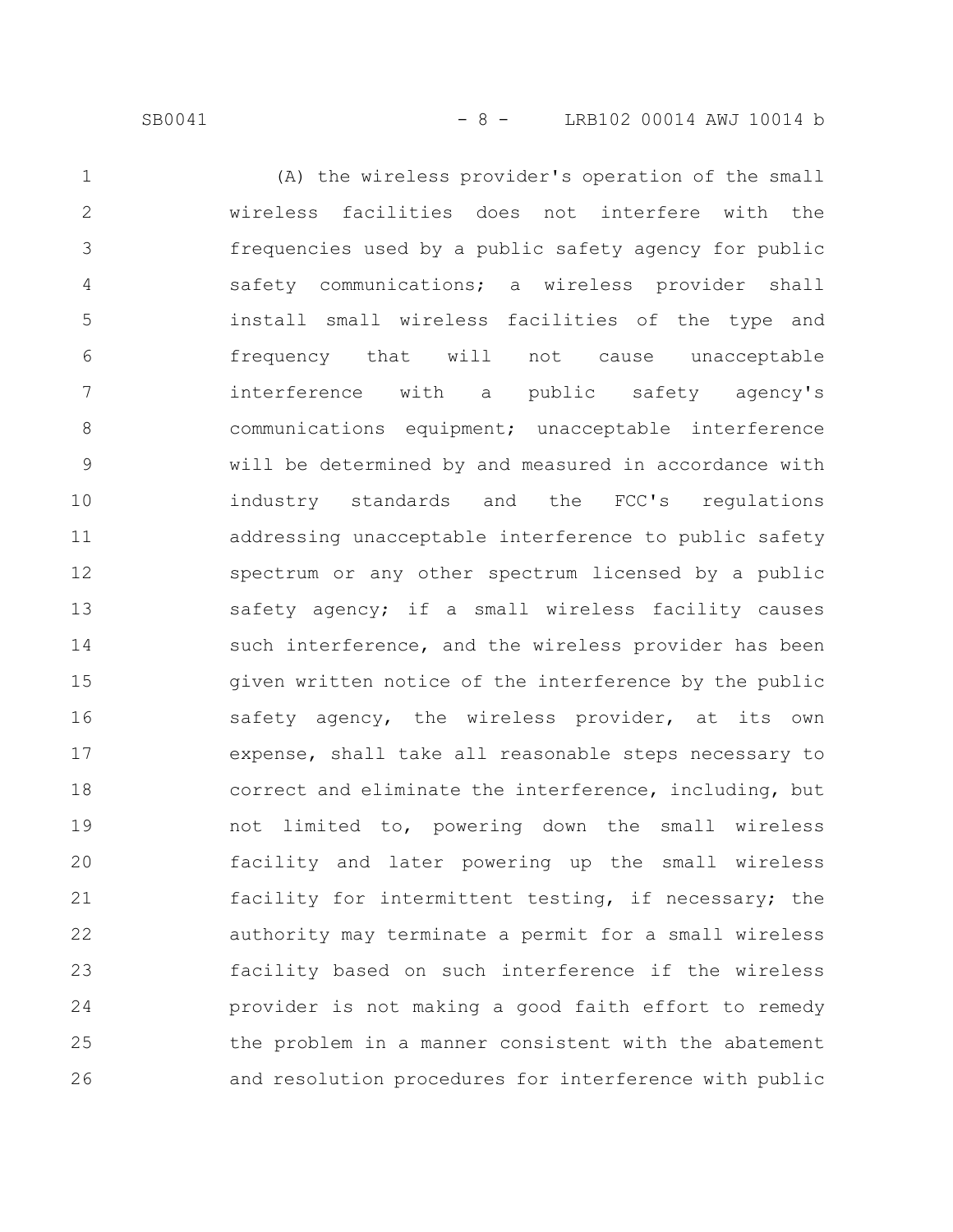1

2

3

safety spectrum established by the FCC including 47 CFR 22.970 through 47 CFR 22.973 and 47 CFR 90.672 through 47 CFR 90.675;

(B) the wireless provider comply with requirements that are imposed by a contract between an authority and a private property owner that concern design or construction standards applicable to utility poles and ground-mounted equipment located in the right-of-way; 4 5 6 7 8

(C) the wireless provider comply with applicable spacing requirements in applicable codes and ordinances concerning the location of ground-mounted equipment located in the right-of-way if the requirements include a waiver, zoning, or other process that addresses wireless provider requests for exception or variance and do not prohibit granting of such exceptions or variances; 9 10 11 12 13 14 15 16

(D) the wireless provider comply with local code provisions or regulations concerning undergrounding requirements that prohibit the installation of new or the modification of existing utility poles in a right-of-way without prior approval if the requirements include a waiver, zoning, or other process that addresses requests to install such new utility poles or modify such existing utility poles and do not prohibit the replacement of utility poles; (E) the wireless provider comply with generally 17 18 19 20 21 22 23 24 25 26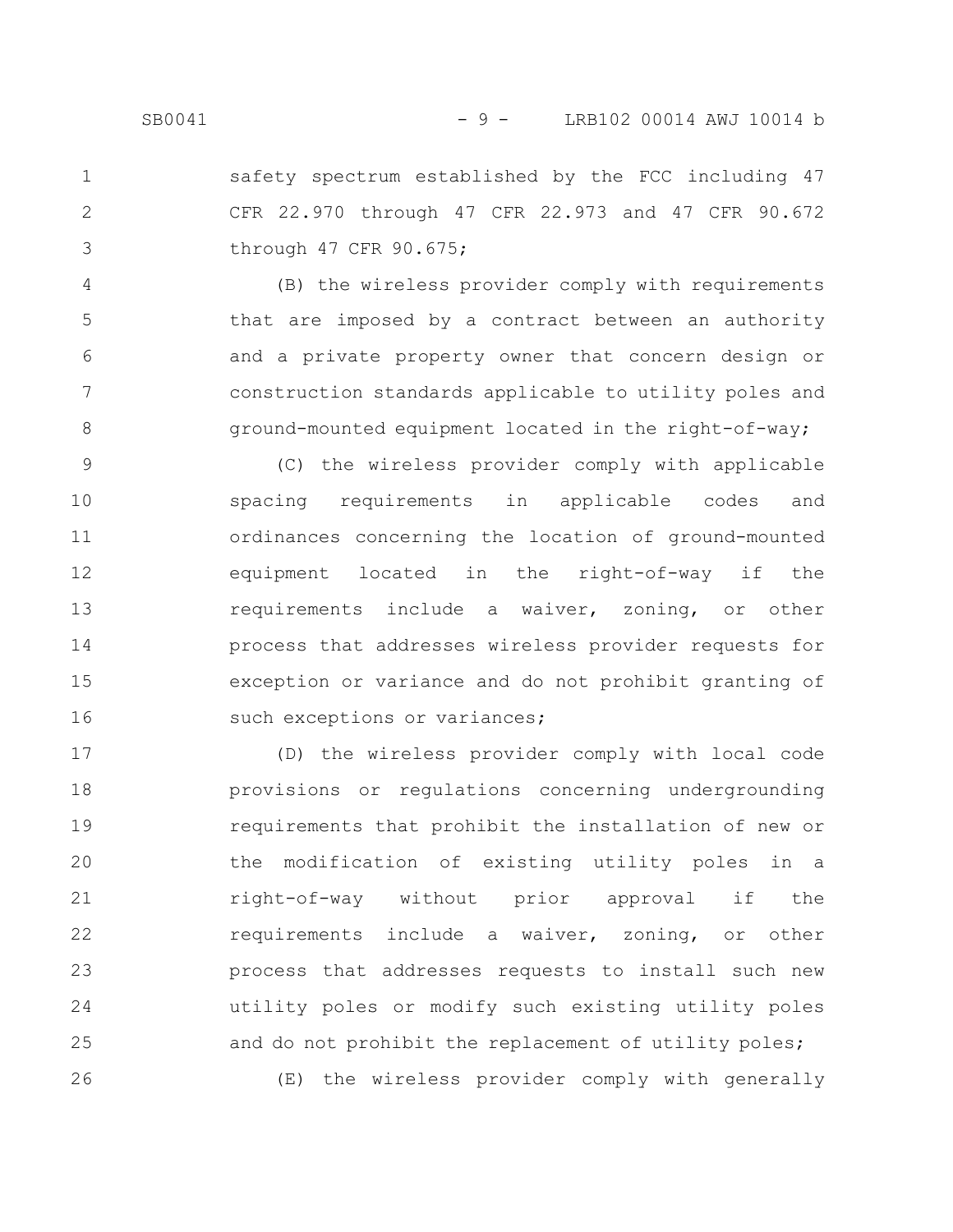applicable standards that are consistent with this Act and adopted by an authority for construction and public safety in the rights-of-way, including, but not limited to, reasonable and nondiscriminatory wiring and cabling requirements, grounding requirements, utility pole extension requirements, and signage limitations; and shall comply with reasonable and nondiscriminatory requirements that are consistent with this Act and adopted by an authority regulating the location, size, surface area and height of small wireless facilities, or the abandonment and removal of small wireless facilities; 1 2 3 4 5 6 7 8 9 10 11 12

(F) the wireless provider not collocate small wireless facilities on authority utility poles that are part of an electric distribution or transmission system within the communication worker safety zone of the pole or the electric supply zone of the pole; however, the antenna and support equipment of the small wireless facility may be located in the communications space on the authority utility pole and on the top of the pole, if not otherwise unavailable, if the wireless provider complies with applicable codes for work involving the top of the pole; for purposes of this subparagraph (F), the terms "communications space", "communication worker safety zone", and "electric supply zone" have the meanings 13 14 15 16 17 18 19 20 21 22 23 24 25 26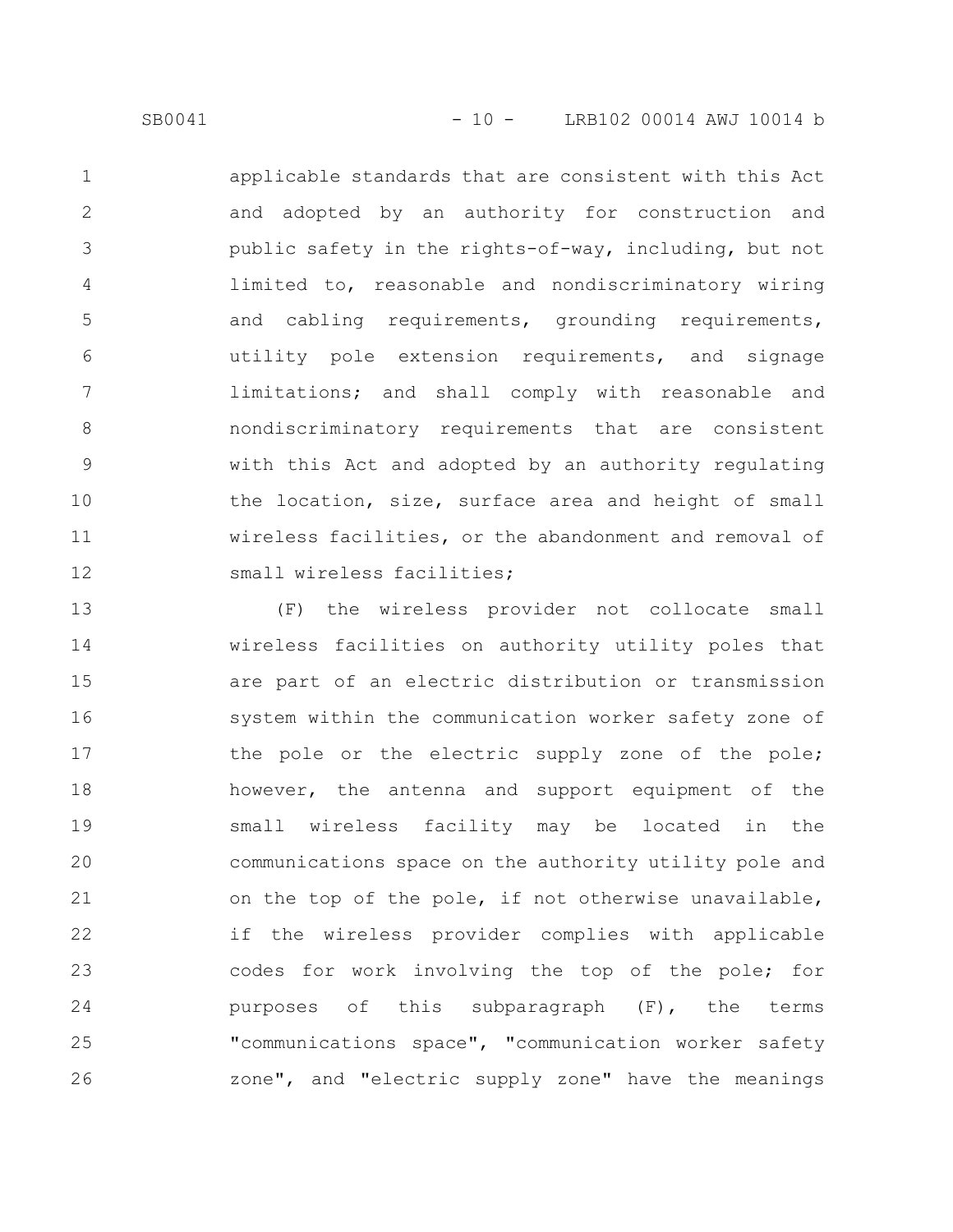given to those terms in the National Electric Safety Code as published by the Institute of Electrical and Electronics Engineers; 1 2 3

(G) the wireless provider comply with the applicable codes and local code provisions or regulations that concern public safety; 4 5 6

(H) the wireless provider comply with written design standards that are generally applicable for decorative utility poles, or reasonable stealth, concealment, and aesthetic requirements that are identified by the authority in an ordinance, written policy adopted by the governing board of the authority, a comprehensive plan, or other written design plan that applies to other occupiers of the rights-of-way, including on a historic landmark or in a historic district; and 7 8 9 10 11 12 13 14 15 16

(I) subject to subsection (c) of this Section, and except for facilities excluded from evaluation for effects on historic properties under 47 CFR 1.1307(a)(4), reasonable, technically feasible and non-discriminatory design or concealment measures in a historic district or historic landmark; any such design or concealment measures, including restrictions on a specific category of poles, may not have the effect of prohibiting any provider's technology; such design and concealment measures shall not be 17 18 19 20 21 22 23 24 25 26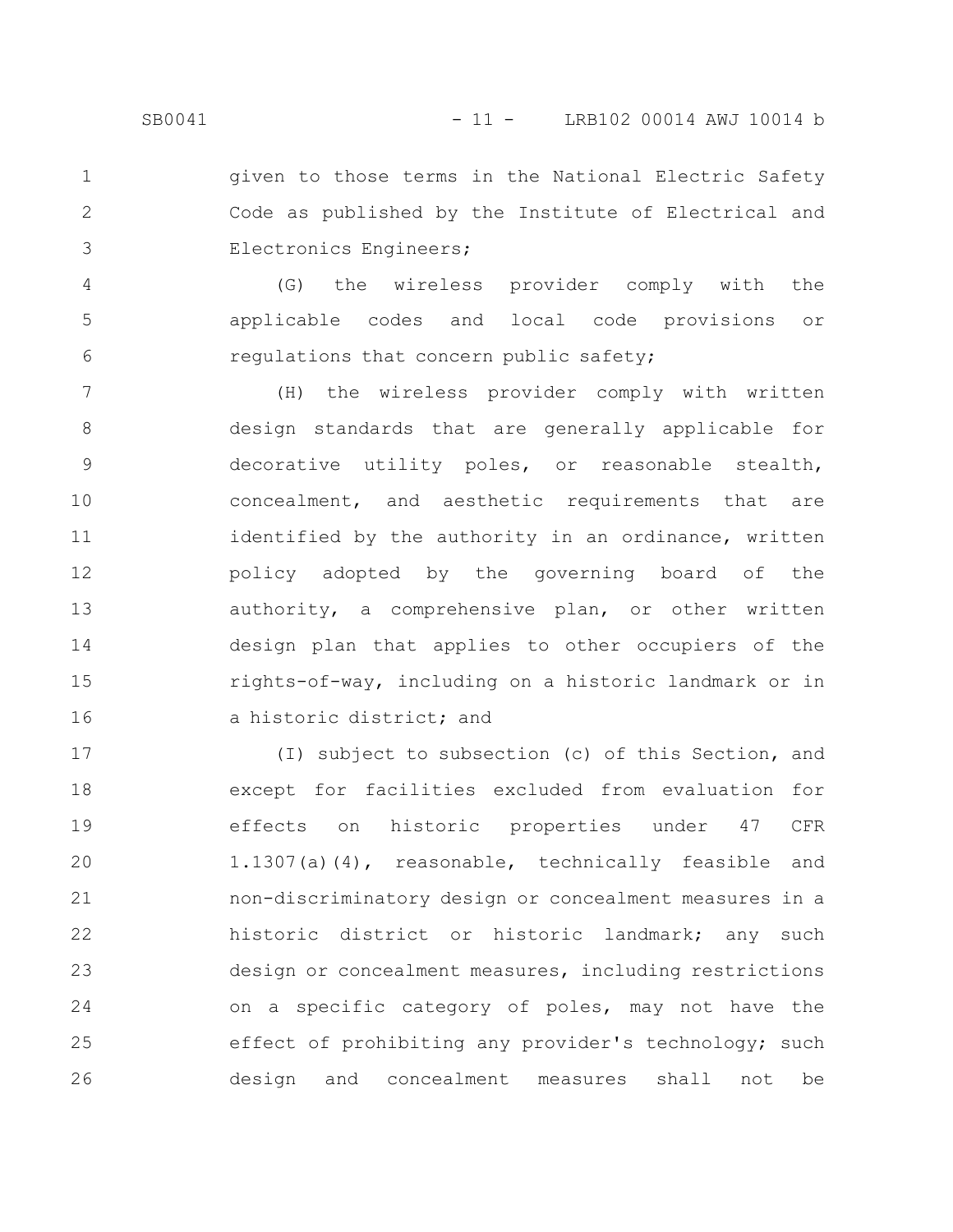considered a part of the small wireless facility for purposes of the size restrictions of a small wireless facility; this paragraph may not be construed to limit an authority's enforcement of historic preservation in conformance with the requirements adopted pursuant to the Illinois State Agency Historic Resources Preservation Act or the National Historic Preservation Act of 1966, 54 U.S.C. Section 300101 et seq., and the regulations adopted to implement those laws. 1 2 3 4 5 6 7 8 9

(7) Within 30 days after receiving an application, an authority must determine whether the application is complete and notify the applicant. If an application is incomplete, an authority must specifically identify the missing information. An application shall be deemed complete if the authority fails to provide notification to the applicant within 30 days after when all documents, information, and fees specifically enumerated in the authority's permit application form are submitted by the applicant to the authority. Processing deadlines are tolled from the time the authority sends the notice of incompleteness to the time the applicant provides the missing information. 10 11 12 13 14 15 16 17 18 19 20 21 22

(8) An authority shall process applications as follows: 23 24

(A) an application to collocate a small wireless facility on an existing utility pole or wireless 25 26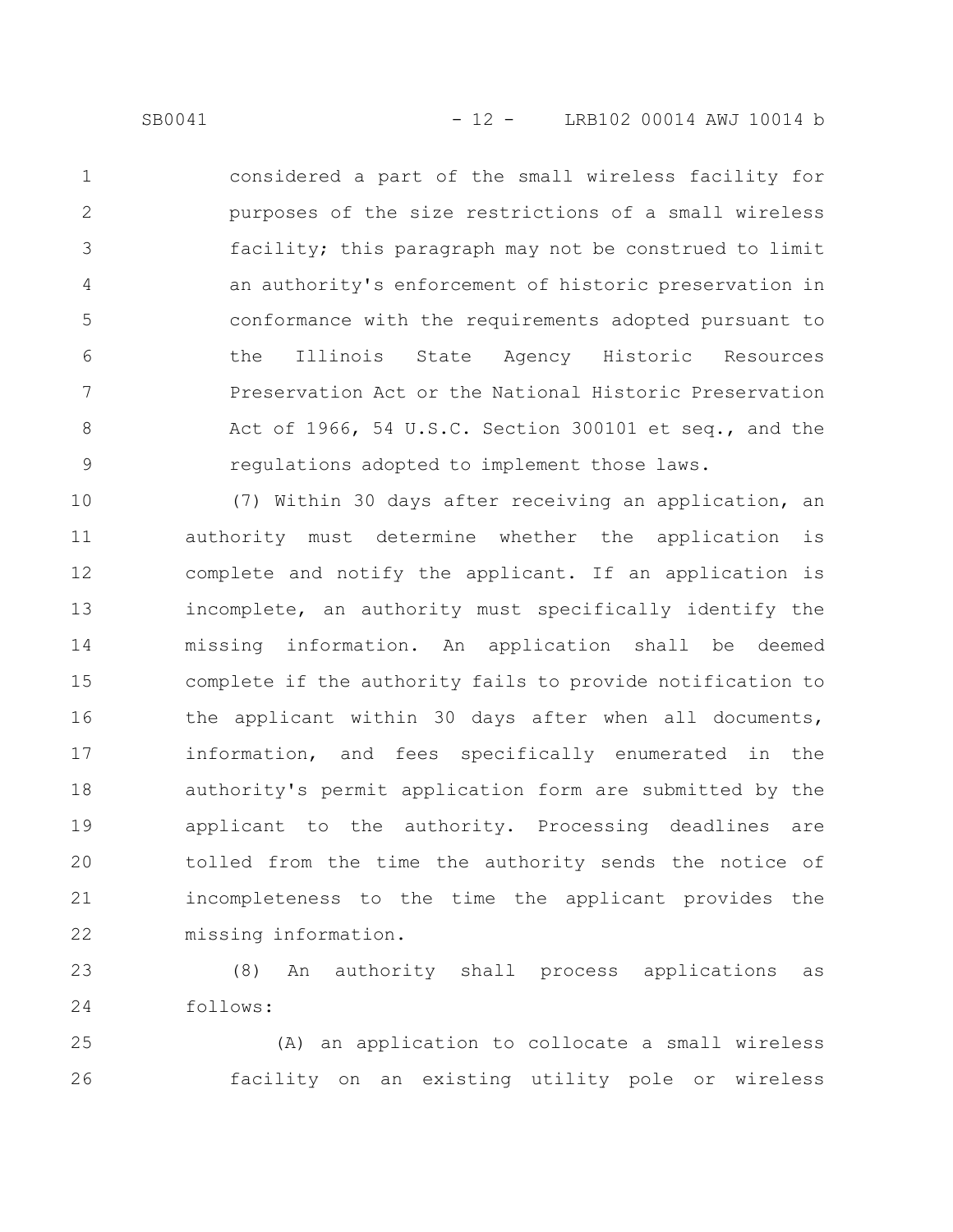support structure shall be processed on a nondiscriminatory basis and deemed approved if the authority fails to approve or deny the application within 90 days; however, if an applicant intends to proceed with the permitted activity on a deemed approved basis, the applicant must notify the authority in writing of its intention to invoke the deemed approved remedy no sooner than 75 days after the submission of a completed application; the permit shall be deemed approved on the latter of the 90th day after submission of the complete application or the 10th day after the receipt of the deemed approved notice by the authority; the receipt of the deemed approved notice shall not preclude the authority's denial of the permit request within the time limits as provided under this Act; and 1 2 3 4 5 6 7 8 9 10 11 12 13 14 15 16

(B) an application to collocate a small wireless facility that includes the installation of a new utility pole shall be processed on a nondiscriminatory basis and deemed approved if the authority fails to approve or deny the application within 120 days; however, if an applicant intends to proceed with the permitted activity on a deemed approved basis, the applicant must notify the authority in writing of its intention to invoke the deemed approved remedy no sooner than 105 days after the submission of a 17 18 19 20 21 22 23 24 25 26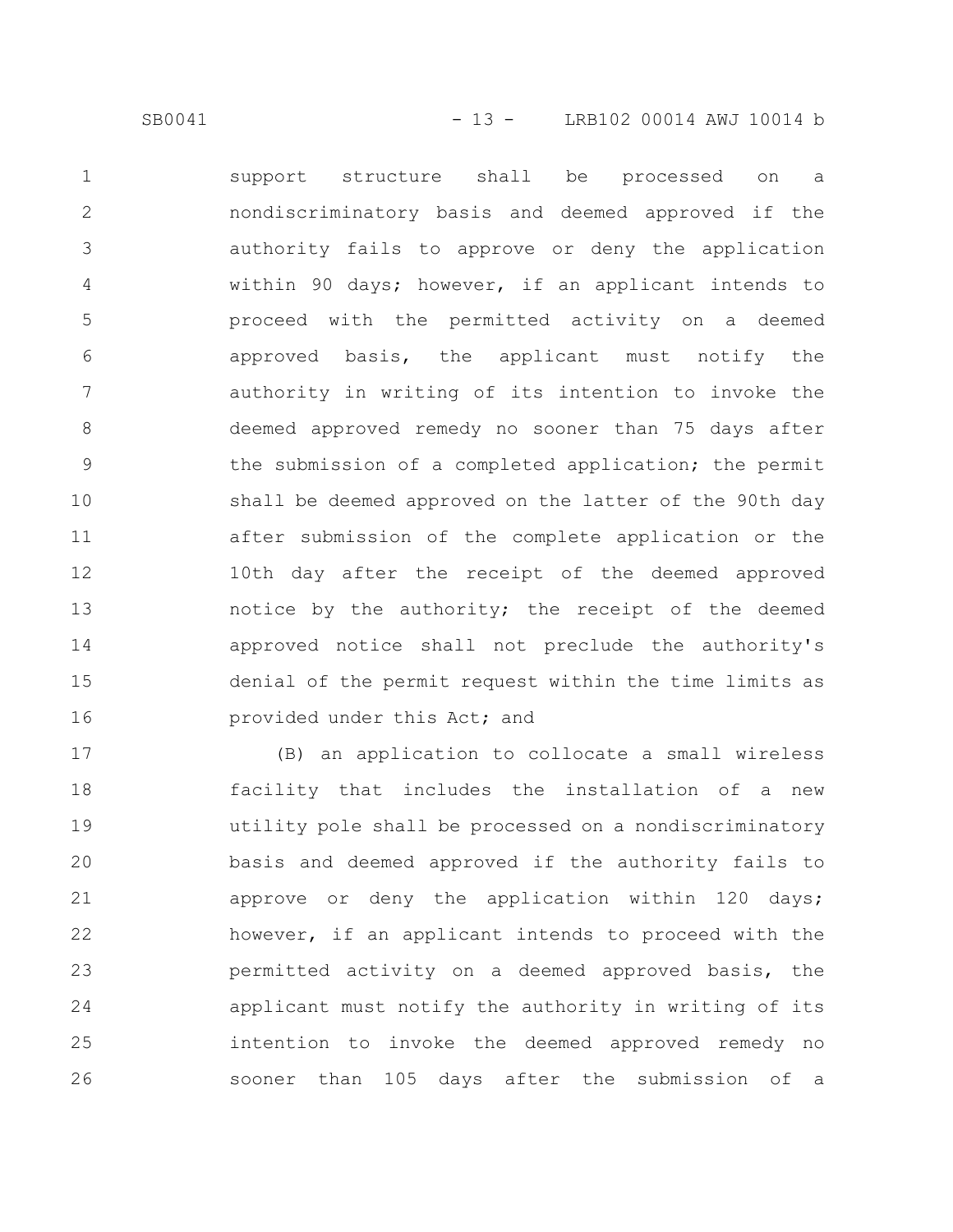completed application; the permit shall be deemed approved on the latter of the 120th day after submission of the complete application or the 10th day after the receipt of the deemed approved notice by the authority; the receipt of the deemed approved notice shall not preclude the authority's denial of the permit request within the time limits as provided under this Act. 1 2 3 4 5 6 7 8

(9) An authority shall approve an application unless the application does not meet the requirements of this Act. If an authority determines that applicable codes, local code provisions or regulations that concern public safety, or the requirements of paragraph (6) require that the utility pole or wireless support structure be replaced before the requested collocation, approval may be conditioned on the replacement of the utility pole or wireless support structure at the cost of the provider. The authority must document the basis for a denial, including the specific code provisions or application conditions on which the denial was based, and send the documentation to the applicant on or before the day the authority denies an application. The applicant may cure the deficiencies identified by the authority and resubmit the revised application once within 30 days after notice of denial is sent to the applicant without paying an additional application fee. The authority shall approve or 9 10 11 12 13 14 15 16 17 18 19 20 21 22 23 24 25 26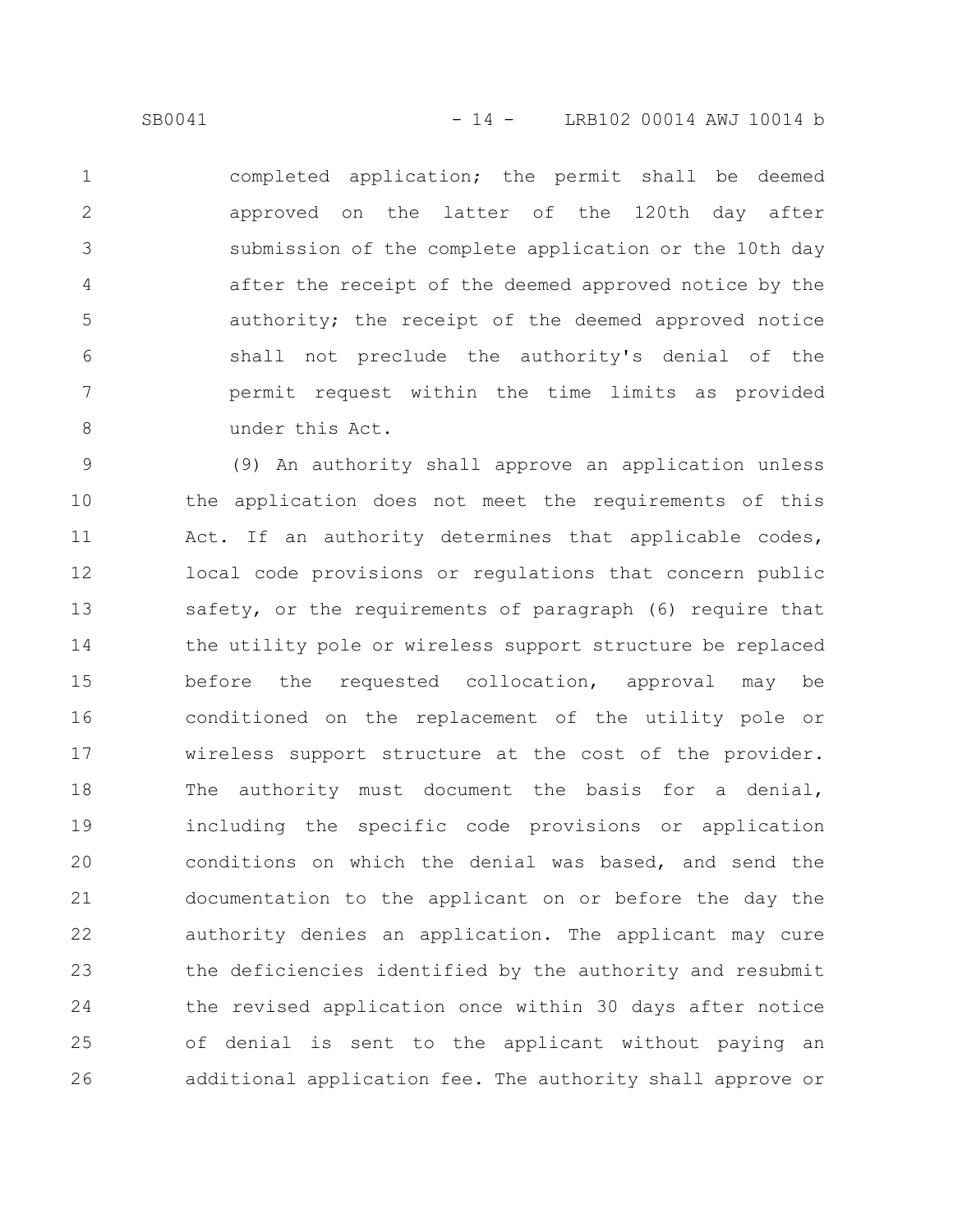SB0041 - 15 - LRB102 00014 AWJ 10014 b

deny the revised application within 30 days after the applicant resubmits the application or it is deemed approved; however, the applicant must notify the authority in writing of its intention to proceed with the permitted activity on a deemed approved basis, which may be submitted with the resubmitted application. Any subsequent review shall be limited to the deficiencies cited in the denial. However, this revised application cure does not apply if the cure requires the review of a new location, new or different structure to be collocated upon, new antennas, or other wireless equipment associated with the small wireless facility. 1 2 3 4 5 6 7 8 9 10 11 12

(10) The time period for applications may be further tolled by: 13 14

(A) the express agreement in writing by both the applicant and the authority; or 15 16

(B) a local, State, or federal disaster declaration or similar emergency that causes the delay. 17 18 19

(11) An applicant seeking to collocate small wireless facilities within the jurisdiction of a single authority shall be allowed, at the applicant's discretion, to file a consolidated application and receive a single permit for the collocation of up to 25 small wireless facilities if the collocations each involve substantially the same type of small wireless facility and substantially the same type 20 21 22 23 24 25 26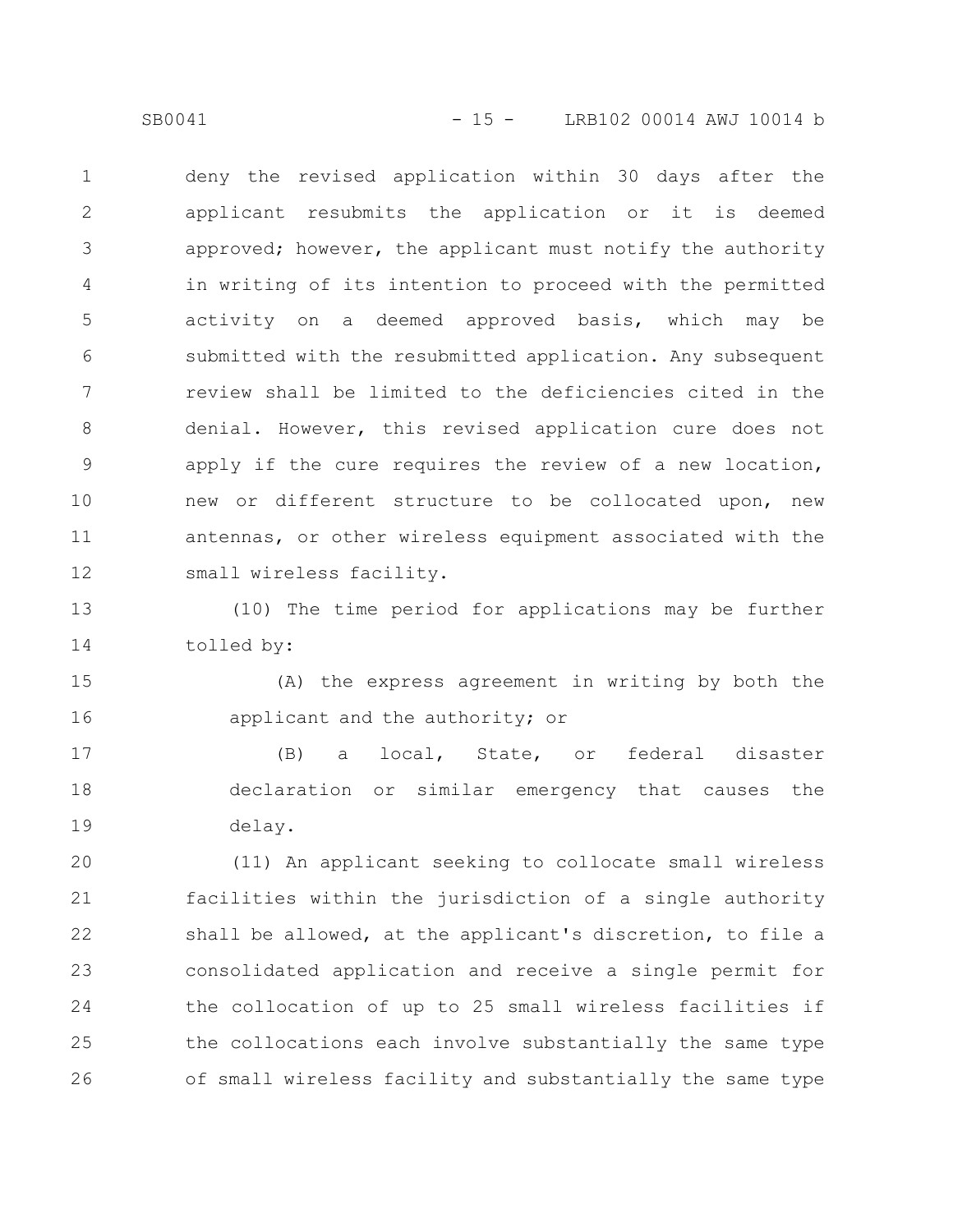of structure. If an application includes multiple small wireless facilities, the authority may remove small wireless facility collocations from the application and treat separately small wireless facility collocations for which incomplete information has been provided or that do not qualify for consolidated treatment or that are denied. The authority may issue separate permits for each collocation that is approved in a consolidated application. 1 2 3 4 5 6 7 8 9

(12) Collocation for which a permit is granted shall be completed within 180 days after issuance of the permit, unless the authority and the wireless provider agree to extend this period or a delay is caused by make-ready work for an authority utility pole or by the lack of commercial power or backhaul availability at the site, provided the wireless provider has made a timely request within 60 days after the issuance of the permit for commercial power or backhaul services, and the additional time to complete installation does not exceed 360 days after issuance of the permit. Otherwise, the permit shall be void unless the authority grants an extension in writing to the applicant. 10 11 12 13 14 15 16 17 18 19 20 21

(13) The duration of a permit shall be for a period of not less than 5 years, and the permit shall be renewed for equivalent durations unless the authority makes a finding that the small wireless facilities or the new or modified utility pole do not comply with the applicable codes or 22 23 24 25 26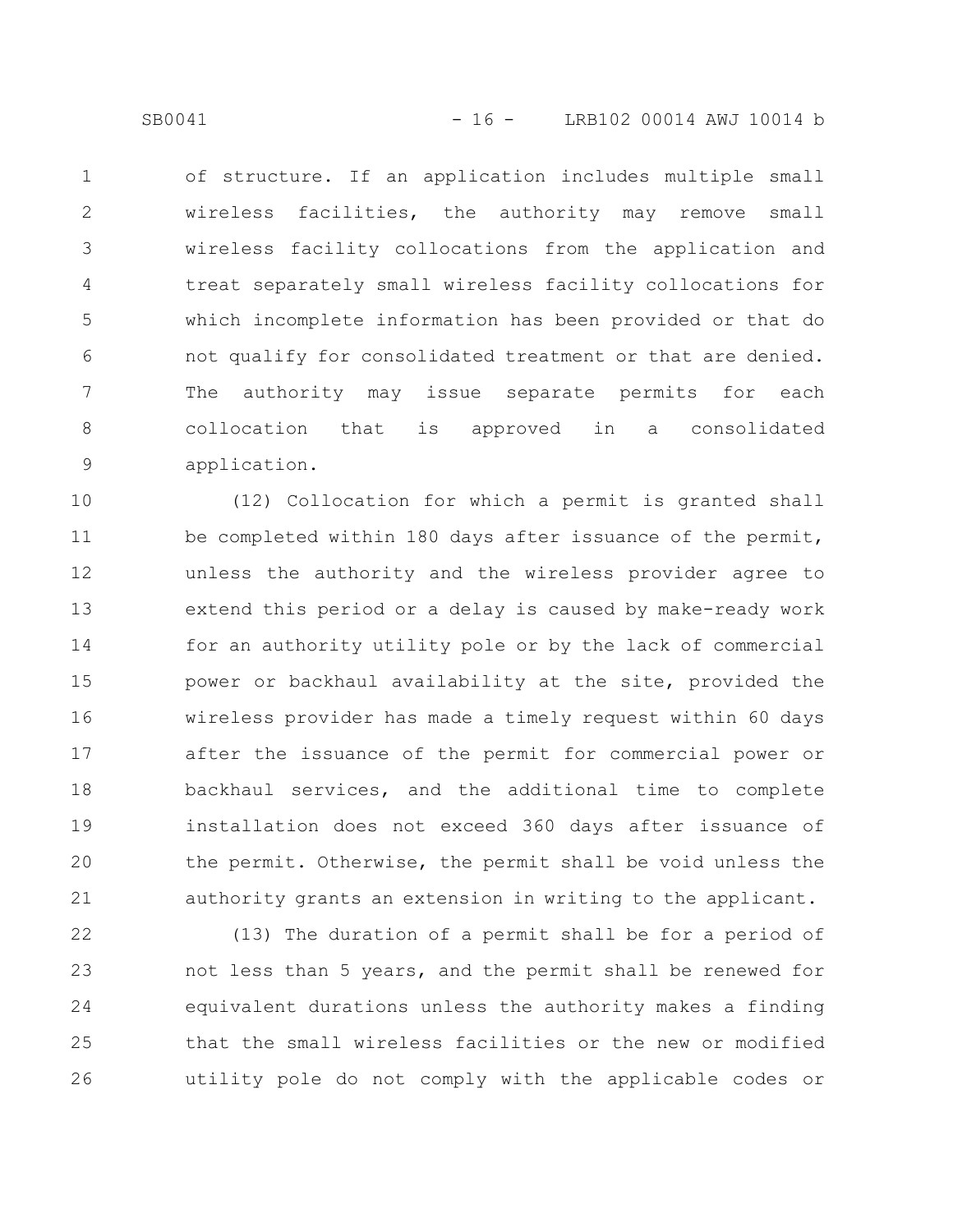local code provisions or regulations in paragraphs (6) and (9). If this Act is repealed as provided in Section 90, renewals of permits shall be subject to the applicable authority code provisions or regulations in effect at the time of renewal. 1 2 3 4 5

(14) An authority may not prohibit, either expressly or de facto, the (i) filing, receiving, or processing applications, or (ii) issuing of permits or other approvals, if any, for the collocation of small wireless facilities unless there has been a local, State, or federal disaster declaration or similar emergency that causes the delay. 6 7 8 9 10 11 12

(15) Applicants shall submit applications, supporting information, and notices by personal delivery or as otherwise required by the authority. An authority may require that permits, supporting information, and notices be submitted by personal delivery at the authority's designated place of business, by regular mail postmarked on the date due, or by any other commonly used means, including electronic mail, as required by the authority. 13 14 15 16 17 18 19 20

(e) Application fees are subject to the following requirements: 21 22

(1) An authority may charge an application fee of up to \$650 for an application to collocate a single small wireless facility on an existing utility pole or wireless support structure and up to \$350 for each small wireless 23 24 25 26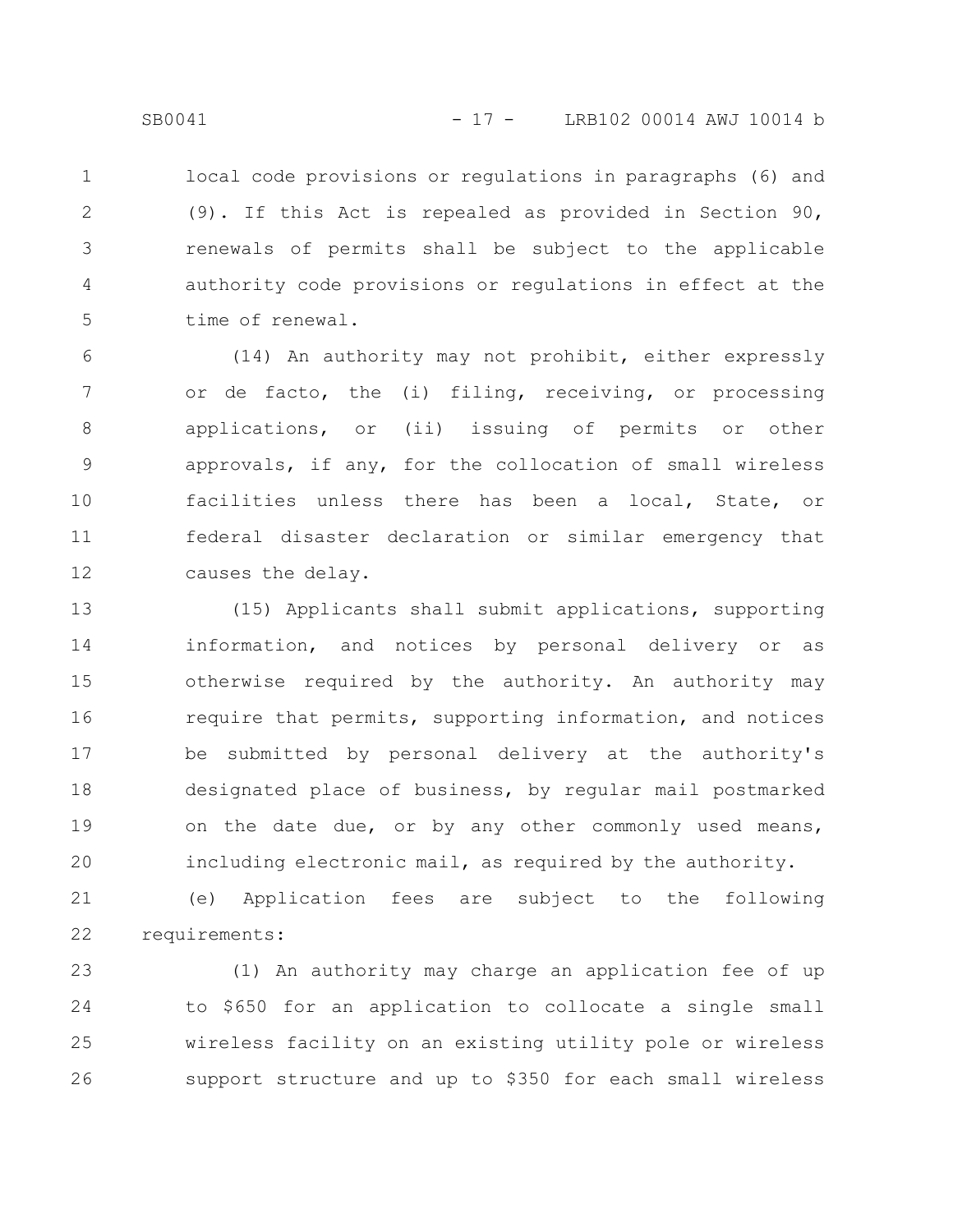facility addressed in an application to collocate more than one small wireless facility on existing utility poles or wireless support structures. 1 2 3

(2) An authority may charge an application fee of \$1,000 for each small wireless facility addressed in an application that includes the installation of a new utility for such collocation. 4 5 6 7

(3) Notwithstanding any contrary provision of State law or local ordinance, applications pursuant to this Section must be accompanied by the required application fee. 8 9 10 11

(4) Within 2 months after the effective date of this Act, an authority shall make available application fees consistent with this subsection, through ordinance, or in a written schedule of permit fees adopted by the authority. 12 13 14 15 16

(f) An authority shall not require an application, approval, or permit, or require any fees or other charges, from a communications service provider authorized to occupy the rights-of-way, for: (i) routine maintenance; (ii) the replacement of wireless facilities with wireless facilities that are substantially similar, the same size, or smaller if the wireless provider notifies the authority at least 10 days prior to the planned replacement and includes equipment specifications for the replacement of equipment consistent with the requirements of subparagraph (D) of paragraph (2) of 17 18 19 20 21 22 23 24 25 26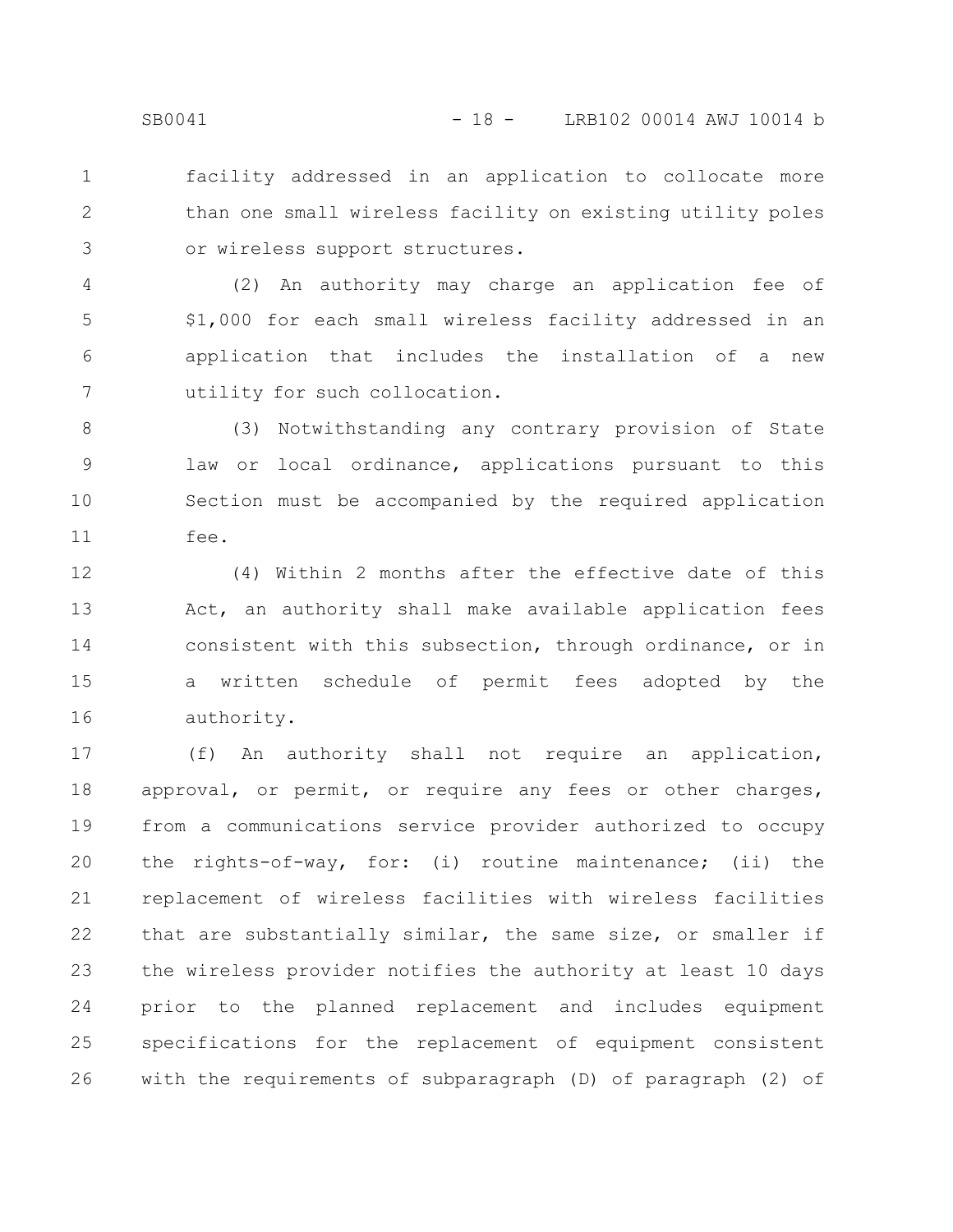subsection (d) of this Section; or (iii) the installation, placement, maintenance, operation, or replacement of micro wireless facilities that are suspended on cables that are strung between existing utility poles in compliance with applicable safety codes. However, an authority may require a permit to work within rights-of-way for activities that affect traffic patterns or require lane closures. Wireless facilities that vary significantly in design, increase power output, frequency, bandwidth, or performance, change the location of the small wireless facility upon the utility pole or wireless support structure, increase signal strength, or make other modifications in other key components are not substantially similar and are subject to standard application processes, permitting requirements, and fees. 1 2 3 4 5 6 7 8 9 10 11 12 13 14

(g) Nothing in this Act authorizes a person to collocate small wireless facilities on: (1) property owned by a private party or property owned or controlled by a unit of local government that is not located within rights-of-way, subject to subsection (j) of this Section, or a privately owned utility pole or wireless support structure without the consent of the property owner; (2) property owned, leased, or controlled by a park district, forest preserve district, or conservation district for public park, recreation, or conservation purposes without the consent of the affected district, excluding the placement of facilities on rights-of-way located in an affected district that are under 15 16 17 18 19 20 21 22 23 24 25 26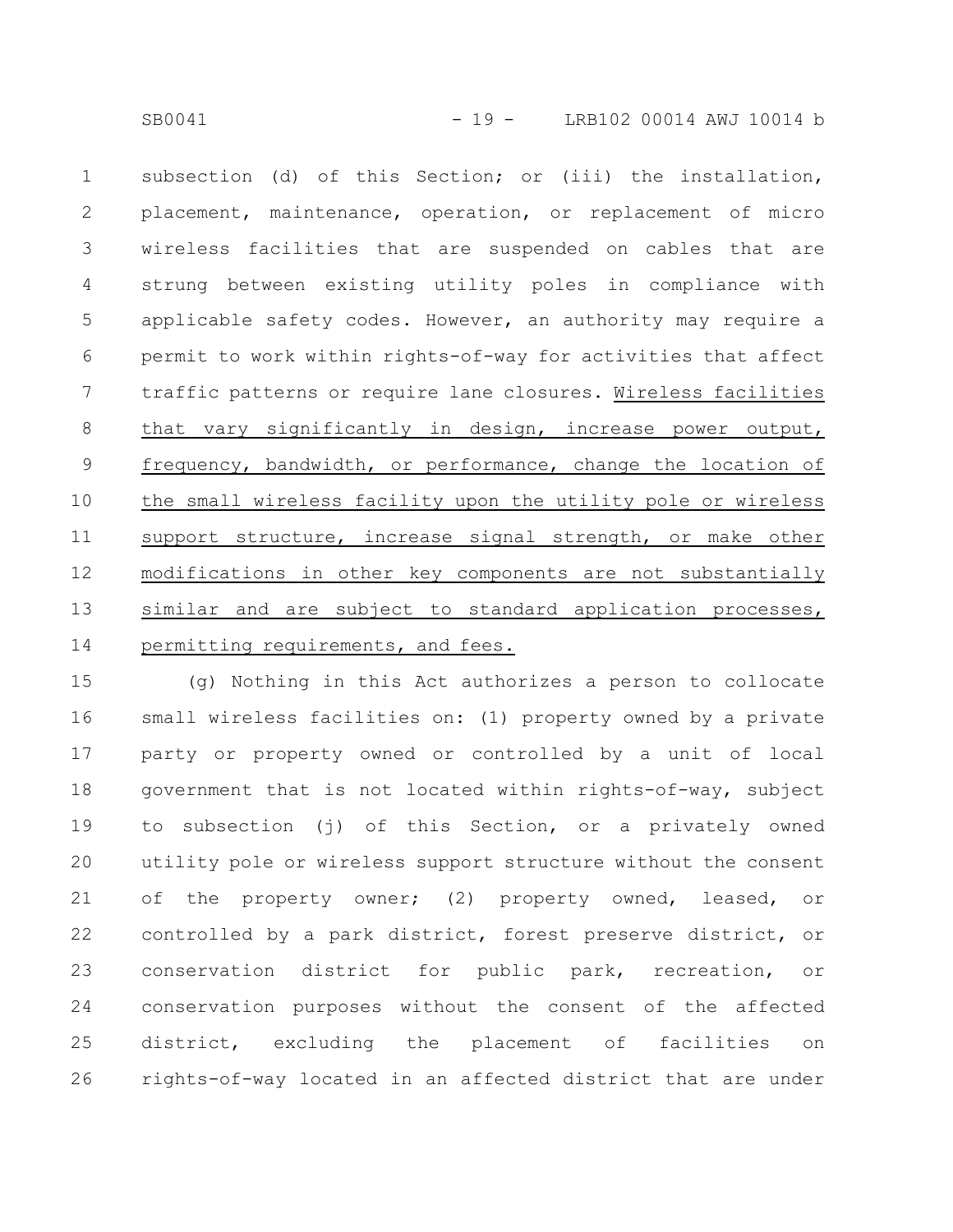the jurisdiction and control of a different unit of local government as provided by the Illinois Highway Code; or (3) property owned by a rail carrier registered under Section 18c-7201 of the Illinois Vehicle Code, Metra Commuter Rail or any other public commuter rail service, or an electric utility as defined in Section 16-102 of the Public Utilities Act, without the consent of the rail carrier, public commuter rail service, or electric utility. The provisions of this Act do not apply to an electric or gas public utility or such utility's wireless facilities if the facilities are being used, developed, and maintained consistent with the provisions of subsection (i) of Section 16-108.5 of the Public Utilities Act. 1 2 3 4 5 6 7 8 9 10 11 12 13

For the purposes of this subsection, "public utility" has the meaning given to that term in Section 3-105 of the Public Utilities Act. Nothing in this Act shall be construed to relieve any person from any requirement (1) to obtain a franchise or a State-issued authorization to offer cable service or video service or (2) to obtain any required permission to install, place, maintain, or operate communications facilities, other than small wireless facilities subject to this Act. 14 15 16 17 18 19 20 21 22

(h) Agreements between authorities and wireless providers that relate to the collocation of small wireless facilities in the right-of-way, including the collocation of small wireless facilities on authority utility poles, that are in effect on 23 24 25 26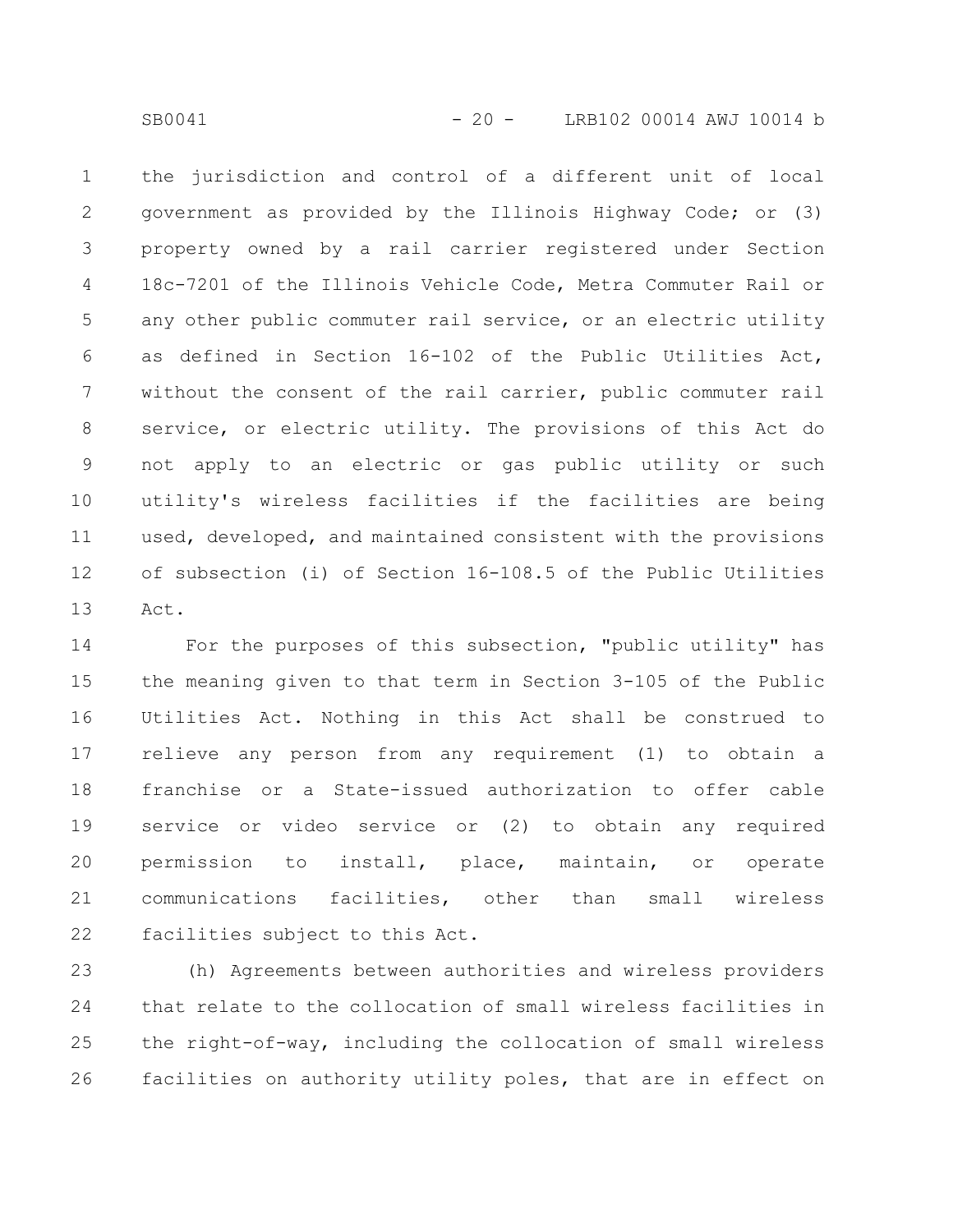the effective date of this Act remain in effect for all small wireless facilities collocated on the authority's utility poles pursuant to applications submitted to the authority before the effective date of this Act, subject to applicable termination provisions. Such agreements entered into after the effective date of the Act shall comply with the Act. 1 2 3 4 5 6

(i) An authority shall allow the collocation of small wireless facilities on authority utility poles subject to the following: 7 8 9

(1) An authority may not enter into an exclusive arrangement with any person for the right to attach small wireless facilities to authority utility poles. 10 11 12

(2) The rates and fees for collocations on authority utility poles shall be nondiscriminatory regardless of the services provided by the collocating person. 13 14 15

(3) An authority may charge an annual recurring rate to collocate a small wireless facility on an authority utility pole located in a right-of-way that equals (i) \$200 per year or (ii) the actual, direct, and reasonable costs related to the wireless provider's use of space on the authority utility pole. Rates for collocation on authority utility poles located outside of a right-of-way are not subject to these limitations. In any controversy concerning the appropriateness of a cost-based rate for an authority utility pole located within a right-of-way, the authority shall have the burden of proving that the rate 16 17 18 19 20 21 22 23 24 25 26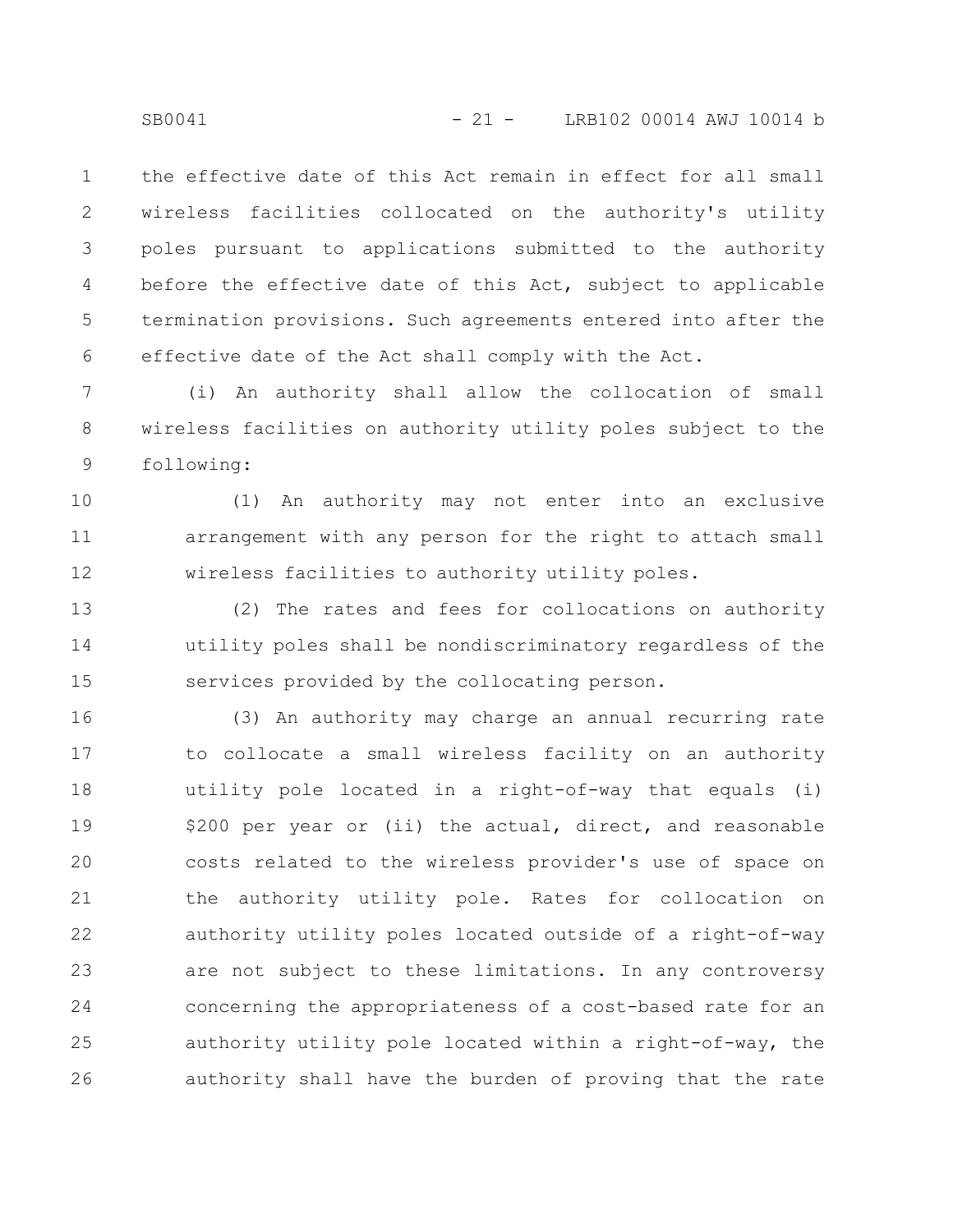does not exceed the actual, direct, and reasonable costs for the applicant's proposed use of the authority utility pole. Nothing in this paragraph (3) prohibits a wireless provider and an authority from mutually agreeing to an annual recurring rate of less than \$200 to collocate a small wireless facility on an authority utility pole. 1 2 3 4 5 6

(4) Authorities or other persons owning or controlling authority utility poles within the right-of-way shall offer rates, fees, and other terms that comply with subparagraphs  $(A)$  through  $(E)$  of this paragraph  $(4)$ . Within 2 months after the effective date of this Act, an authority or a person owning or controlling authority utility poles shall make available, through ordinance or an authority utility pole attachment agreement, license or other agreement that makes available to wireless providers, the rates, fees, and terms for the collocation of small wireless facilities on authority utility poles that comply with this Act and with subparagraphs (A) through  $(E)$  of this paragraph  $(4)$ . In the absence of such an ordinance or agreement that complies with this Act, and until such a compliant ordinance or agreement is adopted, wireless providers may collocate small wireless facilities and install utility poles under the requirements of this Act. 7 8 9 10 11 12 13 14 15 16 17 18 19 20 21 22 23 24

(A) The rates, fees, and terms must be nondiscriminatory, competitively neutral, and 25 26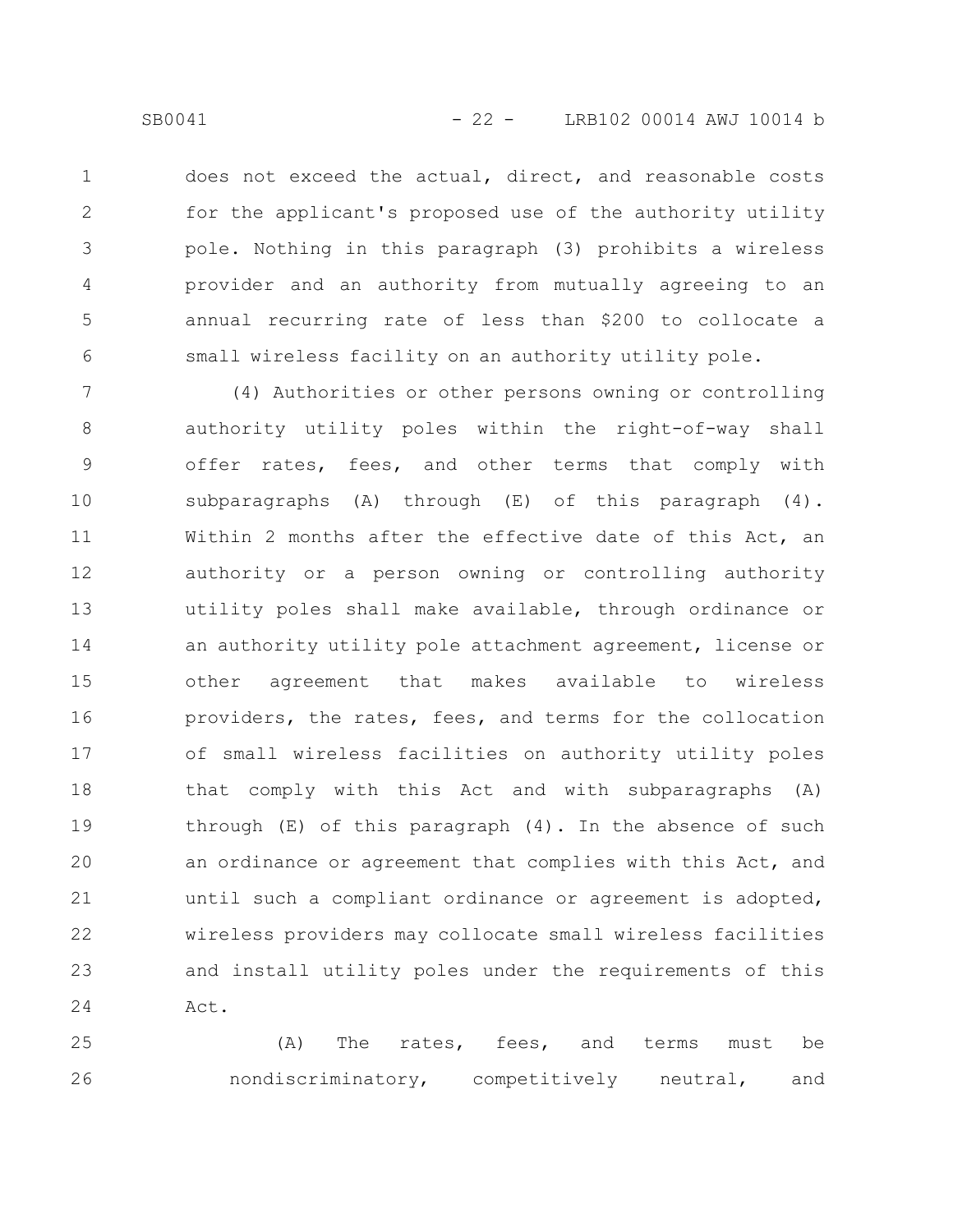1

2

3

4

5

6

commercially reasonable, and may address, among other requirements, the requirements in subparagraphs (A) through (I) of paragraph (6) of subsection (d) of this Section; subsections (e), (i), and (k) of this Section; Section 30; and Section 35, and must comply with this Act.

(B) For authority utility poles that support aerial facilities used to provide communications services or electric service, wireless providers shall comply with the process for make-ready work under 47 U.S.C. 224 and its implementing regulations, and the authority shall follow a substantially similar process for make-ready work except to the extent that the timing requirements are otherwise addressed in this Act. The good-faith estimate of the person owning or controlling the authority utility pole for any make-ready work necessary to enable the pole to support the requested collocation shall include authority utility pole replacement, if necessary. 7 8 9 10 11 12 13 14 15 16 17 18 19

(C) For authority utility poles that do not support aerial facilities used to provide communications services or electric service, the authority shall provide a good-faith estimate for any make-ready work necessary to enable the authority utility pole to support the requested collocation, including pole replacement, if necessary, within 90 20 21 22 23 24 25 26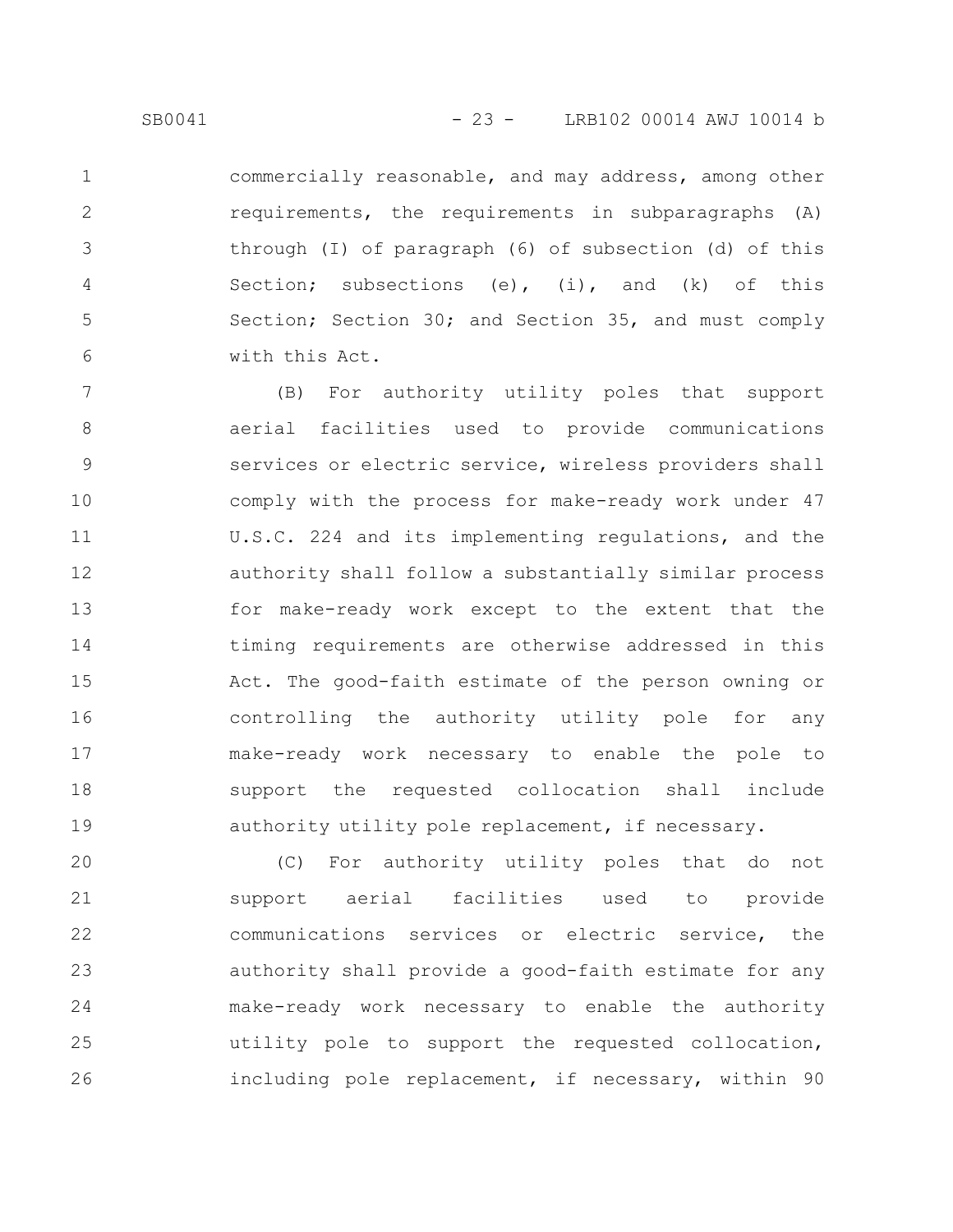SB0041 - 24 - LRB102 00014 AWJ 10014 b

days after receipt of a complete application. Make-ready work, including any authority utility pole replacement, shall be completed within 60 days of written acceptance of the good-faith estimate by the applicant at the wireless provider's sole cost and expense. Alternatively, if the authority determines that applicable codes or public safety regulations require the authority utility pole to be replaced to support the requested collocation, the authority may require the wireless provider to replace the authority utility pole at the wireless provider's sole cost and expense. 1 2 3 4 5 6 7 8 9 10 11 12

(D) The authority shall not require more make-ready work than required to meet applicable codes or industry standards. Make-ready work may include work needed to accommodate additional public safety communications needs that are identified in a documented and approved plan for the deployment of public safety equipment as specified in paragraph (1) of subsection (d) of this Section and included in an existing or preliminary authority or public service agency budget for attachment within one year of the application. Fees for make-ready work, including any authority utility pole replacement, shall not exceed actual costs or the amount charged to communications service providers for similar work and shall not 13 14 15 16 17 18 19 20 21 22 23 24 25 26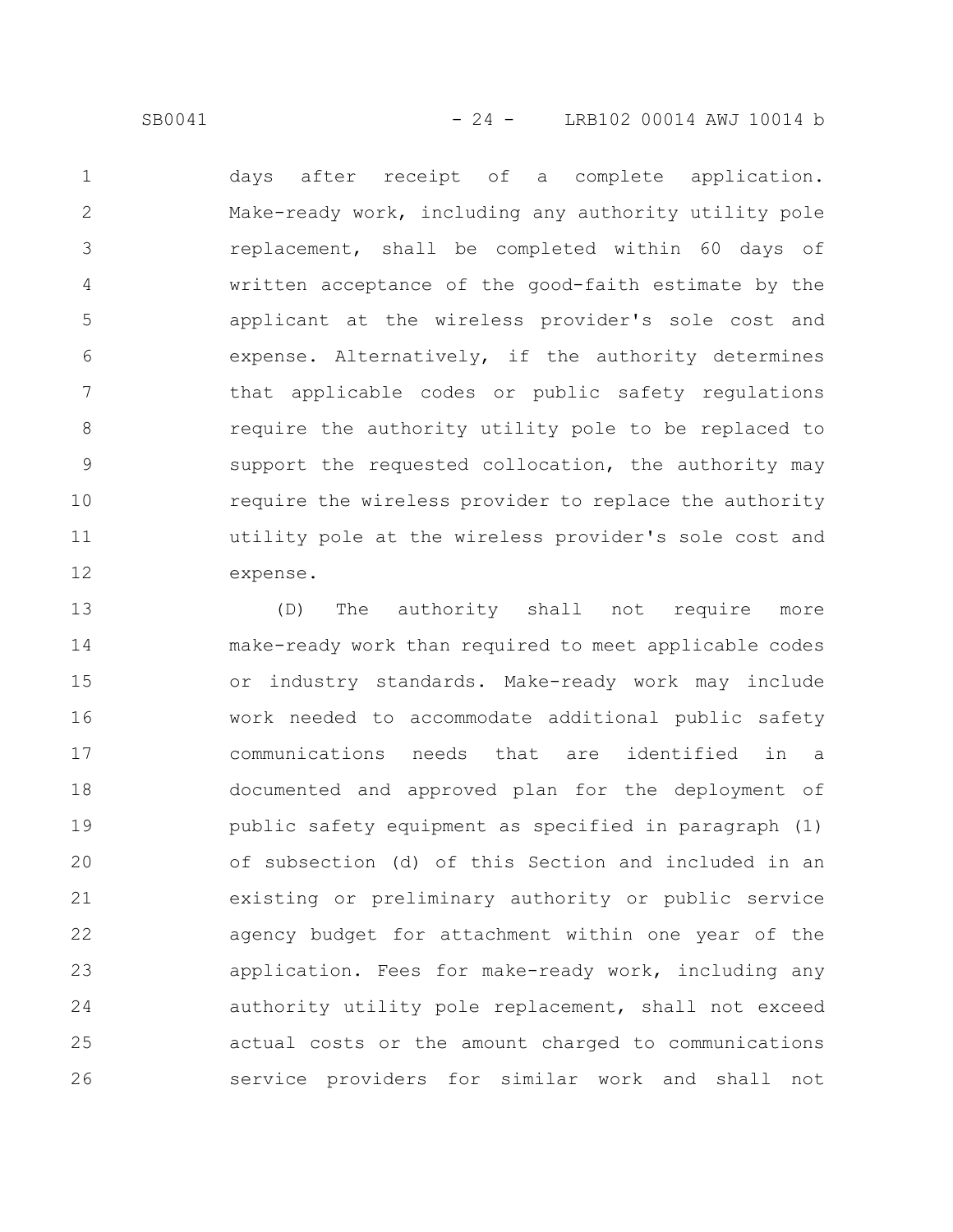include any consultants' fees or expenses for authority utility poles that do not support aerial facilities used to provide communications services or electric service. Make-ready work, including any pole replacement, shall be completed within 60 days of written acceptance of the good-faith estimate by the wireless provider, at its sole cost and expense. 1 2 3 4 5 6 7

(E) A wireless provider that has an existing agreement with the authority on the effective date of the Act may accept the rates, fees, and terms that an authority makes available under this Act for the collocation of small wireless facilities or the installation of new utility poles for the collocation of small wireless facilities that are the subject of an application submitted 2 or more years after the effective date of the Act as provided in this paragraph (4) by notifying the authority that it opts to accept such rates, fees, and terms. The existing agreement remains in effect, subject to applicable termination provisions, for the small wireless facilities the wireless provider has collocated on the authority's utility poles pursuant to applications submitted to the authority before the wireless provider provides such notice and exercises its option under this subparagraph. 8 9 10 11 12 13 14 15 16 17 18 19 20 21 22 23 24 25

(j) An authority shall authorize the collocation of small 26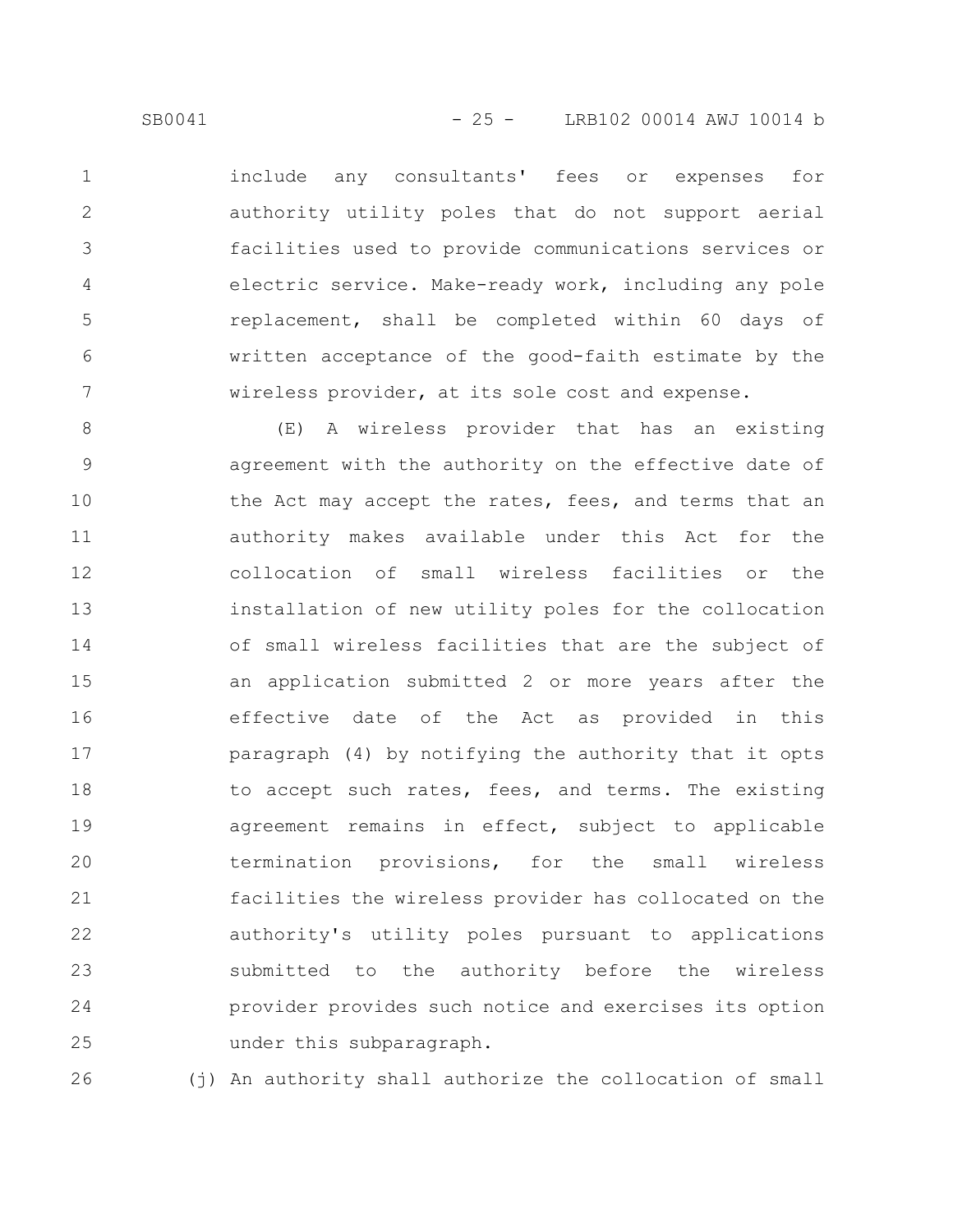wireless facilities on utility poles owned or controlled by the authority that are not located within rights-of-way to the same extent the authority currently permits access to utility poles for other commercial projects or uses. The collocations shall be subject to reasonable and nondiscriminatory rates, fees, and terms as provided in an agreement between the authority and the wireless provider. 1 2 3 4 5 6 7

(k) Nothing in this Section precludes an authority from adopting reasonable rules with respect to the removal of abandoned small wireless facilities. A small wireless facility that is not operated for a continuous period of 12 months shall be considered abandoned and the owner of the facility must remove the small wireless facility and any associated wireless support structure or utility pole within 90 days after receipt of written notice from the authority notifying the owner of the abandonment. The requirement that a wireless support structure or utility pole associated with an abandoned small wireless facility be removed does not apply if the owner does not own or otherwise have the right to remove the structure or pole, and does not apply to authority-owned utility poles unless requested by the authority. The notice shall be sent by certified or registered mail, return receipt requested, by the authority to the owner at the last known address of the owner. If the small wireless facility and associated wireless support structure or utility pole, if any, is not removed within 90 days of such notice, the authority may remove or cause the 8 9 10 11 12 13 14 15 16 17 18 19 20 21 22 23 24 25 26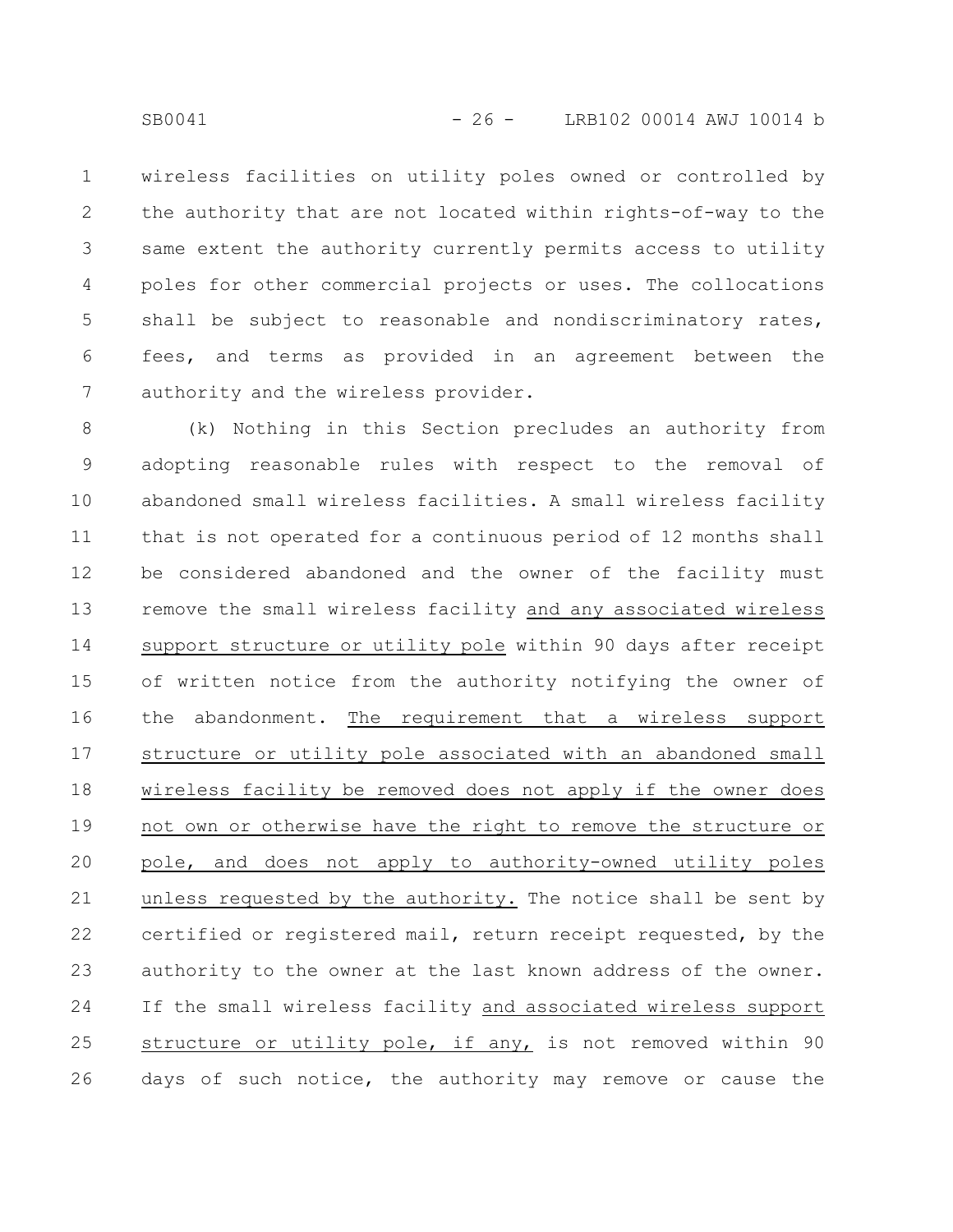removal of the such facility and associated structure or pole pursuant to the terms of its pole attachment agreement for authority utility poles or through whatever actions are provided for abatement of nuisances or by other law for removal and cost recovery. An authority may require a wireless provider to provide written notice to the authority if it sells or transfers small wireless facilities subject to this Act within the jurisdictional boundary of the authority. Such notice shall include the name and contact information of the new wireless provider. 1 2 3 4 5 6 7 8 9 10

(l) Nothing in this Section requires an authority to install or maintain any specific utility pole or to continue to install or maintain utility poles in any location if the authority makes a non-discriminatory decision to eliminate above-ground utility poles of a particular type generally, such as electric utility poles, in all or a significant portion of its geographic jurisdiction. For authority utility poles with collocated small wireless facilities in place when an authority makes a decision to eliminate above-ground utility poles of a particular type generally, the authority shall either (i) continue to maintain the authority utility pole or install and maintain a reasonable alternative utility pole or wireless support structure for the collocation of the small wireless facility, or (ii) offer to sell the utility pole to the wireless provider at a reasonable cost or allow the wireless provider to install its own utility pole so it can 11 12 13 14 15 16 17 18 19 20 21 22 23 24 25 26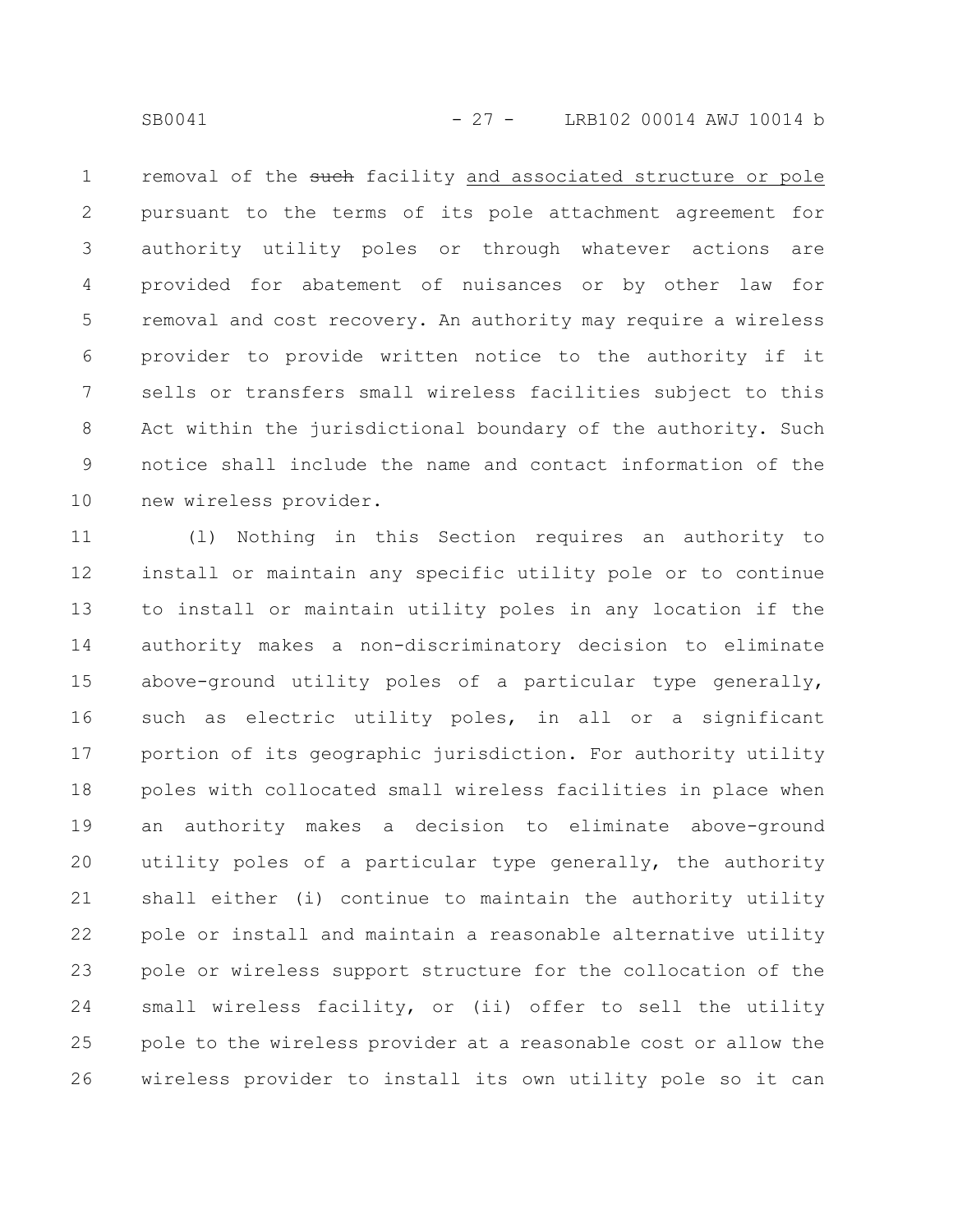maintain service from that location. 1

| $\mathbf{2}$ | (m) Nothing in this Section precludes an authority from        |
|--------------|----------------------------------------------------------------|
| 3            | adopting reasonable rules requiring providers, where feasible, |
| 4            | as new technology becomes available, and after receiving all   |
| 5            | necessary permits and approvals required by the authority, to: |
| 6            | (1) Place above-ground small wireless facilities and           |
| 7            | associated equipment, including accessory equipment that       |
| $8\,$        | has been mounted to a utility pole or wireless support         |
| 9            | structure, below ground, at the wireless provider's sole       |
| 10           | cost and expense.                                              |
| 11           | When replacing larger, more visually intrusive<br>(2)          |
| 12           | small wireless facilities with smaller, less visually          |
| 13           | intrusive facilities, to replace them with facilities with     |
| 14           | the smallest visual profile, to the extent such facilities     |
| 15           | are commercially available, technologically compatible         |
| 16           | with the wireless provider's local network system, and         |
| 17           | already used in the wireless provider's national or            |
| 18           | regional wireless network system.                              |
| 19           | (Source: P.A. 100-585, eff. 6-1-18.)                           |

(50 ILCS 840/45 new) 20

| 21 | Sec. 45. Radio frequency compliance. Wireless providers        |
|----|----------------------------------------------------------------|
| 22 | shall comply with the FCC's radio frequency emissions          |
| 23 | standards at all times. Wireless providers may be required by  |
| 24 | an ordinance of an authority to perform on-going monitoring of |
| 25 | small wireless facilities to ensure all equipment continues to |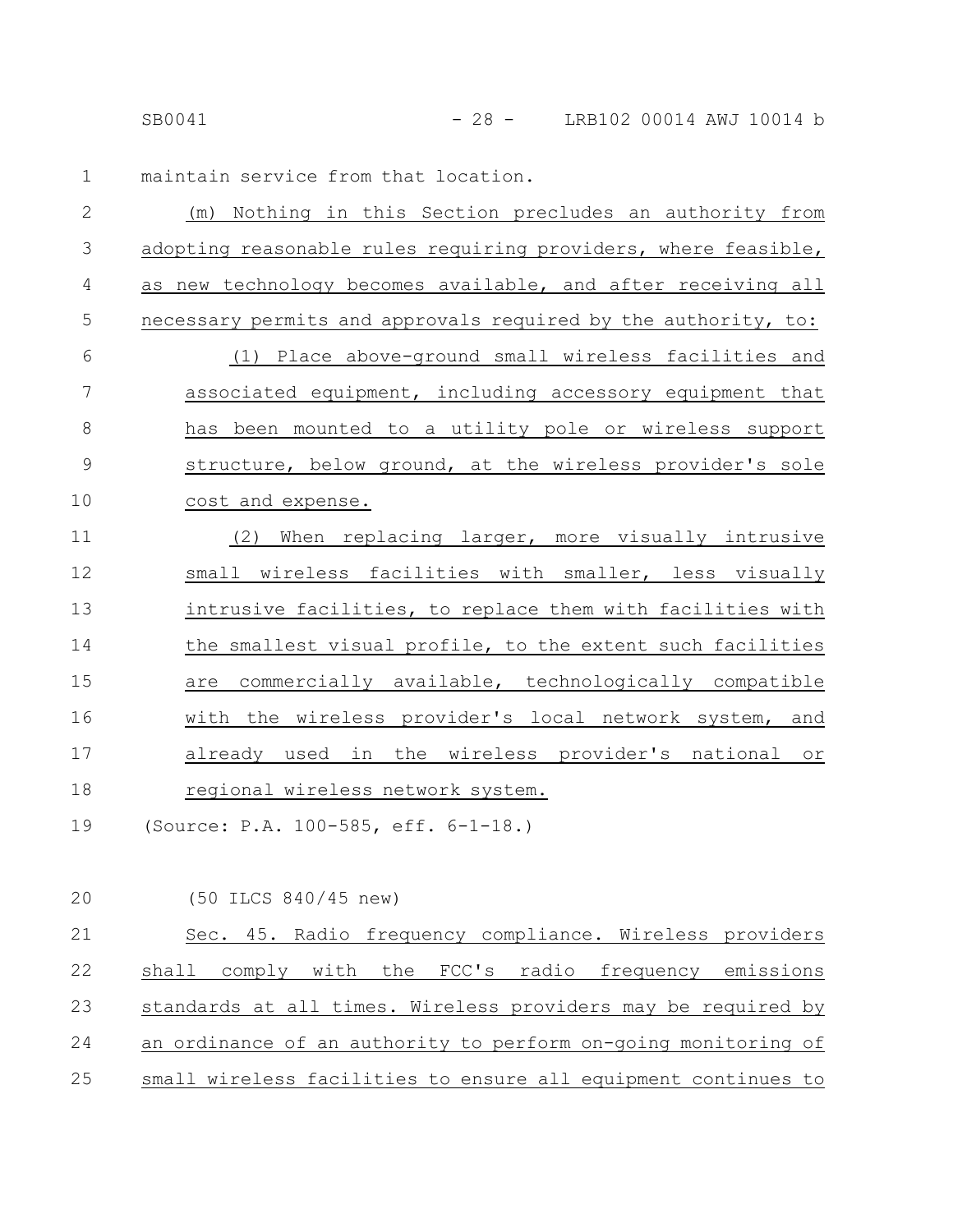| $\mathbf 1$    | operate within allowable FCC radio frequency emission ranges    |
|----------------|-----------------------------------------------------------------|
| $\mathbf{2}$   | and to provide, on either a quarterly or annual basis, as       |
| $\mathfrak{Z}$ | determined by an authority, a certification with supporting     |
| $\overline{4}$ | information confirming whether all of the wireless provider's   |
| $\mathsf S$    | small wireless facilities within an authority's jurisdiction    |
| 6              | operated in compliance with all FCC radio frequency emission    |
| $\overline{7}$ | limits during the quarterly or annual reporting period. The     |
| $8\,$          | certified quarterly or annual report shall, where required, be  |
| $\mathsf 9$    | delivered to the attention of the chief executive officer of    |
| 10             | the authority by the 30th of the month following the end of the |
| 11             | calendar quarter or year, as applicable. A wireless provider    |
| 12             | shall, upon request of an authority at any time, perform radio  |
| 13             | frequency testing of all or specific small wireless             |
| 14             | facilities, provide such testing results to the authority, and  |
| 15             | shall promptly respond to all authority requests for            |
| 16             | information or cooperation with respect to any of the           |
| 17             | foregoing. Authority staff may, at an authority's option,       |
| 18             | accompany the wireless provider or its agents in the            |
| 19             | performance of such testing. An authority has the right, but    |
| 20             | not the obligation, to employ a qualified radio frequency       |
| 21             | engineer to conduct periodic random and unannounced testing of  |
| 22             | permitted small wireless facilities to determine their          |
| 23             | compliance with all FCC radio frequency emission limits. In     |
| 24             | the event the authority decides to perform its own testing on   |
| 25             | small wireless facilities the authority may, where it deems it  |
| 26             | necessary, request that the wireless provider be present for    |